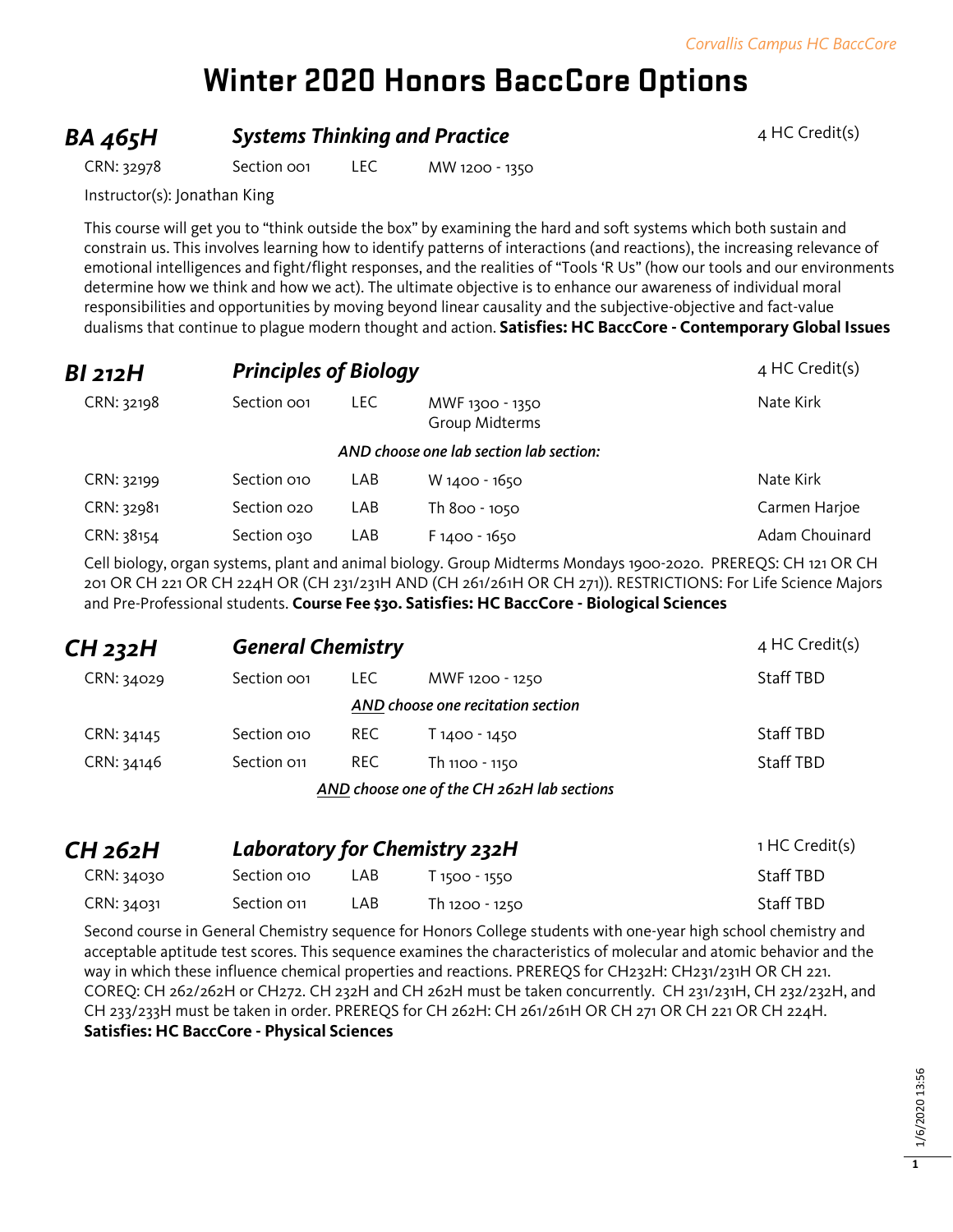### *ENG 202H* **Shakespeare** 4 HC Credit(s)

CRN: 39572 Section 001 LEC MWF 1400 - 1450

Instructor(s): Tekla Bude

An introduction to the second half of Shakespeare's career. This course is designed to help students become more confident readers and audience members of Shakespearean drama by focusing on language, historical context, and staging. **Satisfies: HC BaccCore - Literature and the Arts OR Western Culture**

# **ES 241H** *Introduction to Native American Studies* 4 HC Credit(s)

CRN: 39574 Section 001 LEC MW 1400 - 1550

Instructor(s): David Lewis

A survey of Native American cultures and history, both prior to and following contact with Europeans. Introduces the key contemporary issues and questions in the field of Native American studies. **Satisfies: HC BaccCore - Cultural Diversity**

### **GEOG 300H Sustainability for the Common Good** 3 HC Credit(s)

CRN: 40351 Section 001 LEC W 1800 - 2050

Instructor(s): Steve Cook

This class focuses on individual actions that can lead to a more sustainable life. The course is also "real" in that when I speak of the 5.5 billion people not living the good life, I take the class on a vicarious voyage to rural Burma. When I speak of growing and preserving your own food, I take you to my farm and garden (both in class and as an extra credit option field trip). On the importance of public land to our well being, I take students along with me across Oregon on a mountain bike. Powerpoints? Not so much. Exams? None. **Satisfies: HC BaccCore - Contemporary Global Issues OR Science, Technology, Society**

### **HC 199 Honors Writing HC 199 HC Credit(s)**

|            |                         |      | Choose one section |
|------------|-------------------------|------|--------------------|
| CRN: 32518 | Section oo1             | TEC. | MWF 1000 - 1050    |
| CRN: 31019 | Section oo <sub>2</sub> | TEC. | MWF 1100 - 1150    |
| CRN: 33582 | Section oos             | TEC. | TTh 1000 - 1120    |

Instructor(s): Eric Hill

Becoming a critical reader and thinker promotes clear writing and verbal communication. You will hone your skills in a discussion/debate format, along with frequent in-class writing assignments and presentations. You will also further develop your abilities to be a critical reader. We will be examining texts from many disciplines and on a variety of topics; you will also bring in examples for discussion. The research paper, which includes both formal documents and informal writing, will focus on an ethical/controversial issue or current research within your discipline; this will include field and library research. PREREQ: WR 121/121H. **Satisfies: HC BaccCore - Writing II**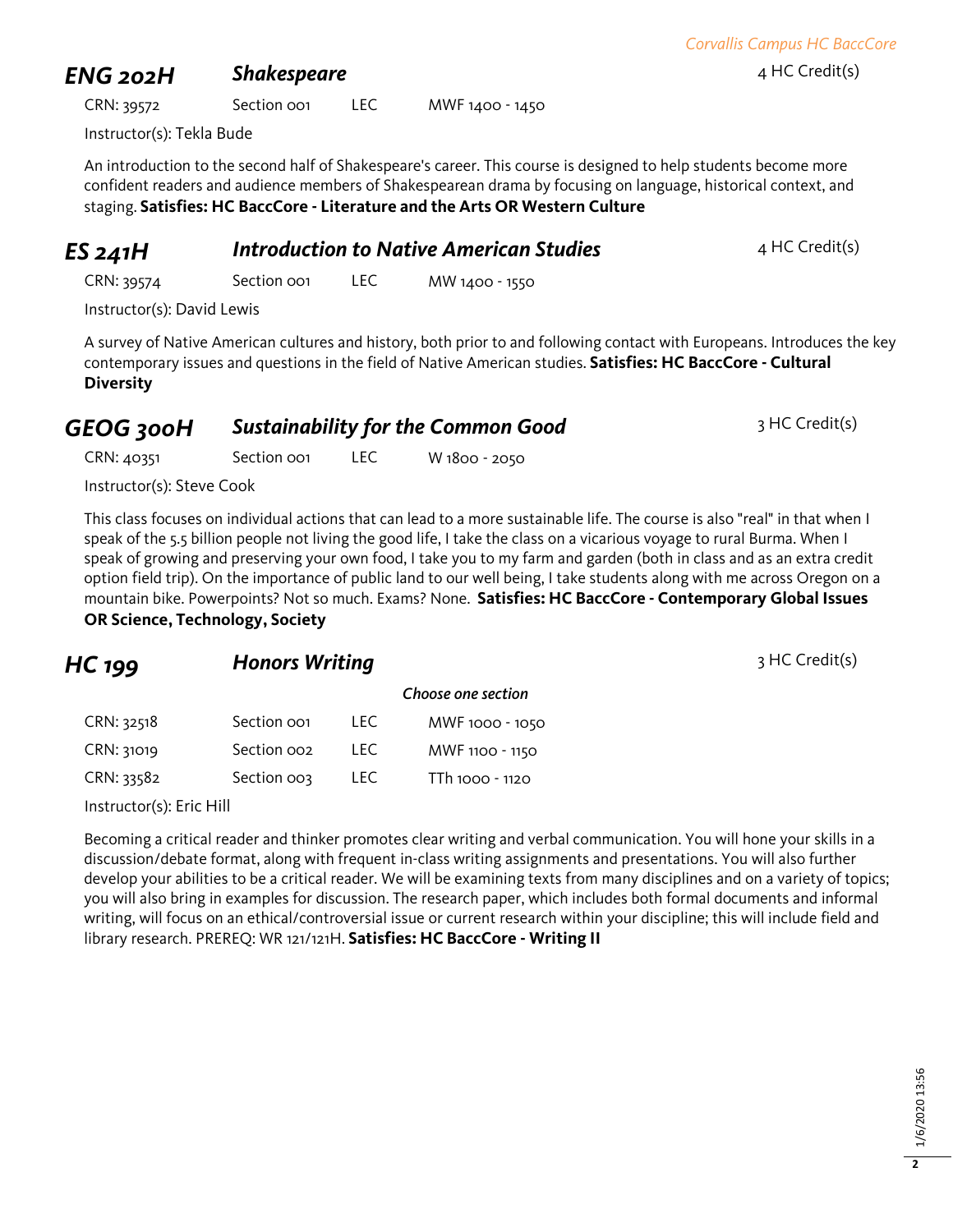*Corvallis Campus HC BaccCore*

### *HST 425H / REL 425H* **Holocaust in Its History Additional Additional Additional Additional Additional Additional Additional Additional Additional Additional Additional Additional Additional Additional Additional Additional Additional Additio**

*Choose either the HST 425H section OR the REL 425H section*

| HST 425H CRN: 38158 | Section oo1 LEC | TTh 1200 - 1350 |
|---------------------|-----------------|-----------------|
| REL 425H CRN: 38160 | Section oo1 LEC | TTh 1200 - 1350 |
|                     |                 |                 |

Instructor(s): Kara Ritzheimer

An inquiry into the causes, course, and impact of the Holocaust. The general theme of anti-Semitism in European history is explored for background. Topics discussed for comparative purposes include anti-Semitism in American history; other episodes of mass murder in the 20th century. **Satisfies: HC BaccCore - Contemporary Global Issues**

## **HSTS 417H History of Medicine HESTS 417H History of Medicine**

CRN: 39581 Section 001 LEC TTh 1000 - 1150

Instructor(s): Linda Richards

History of medical theory and the changing role of the physician; internal development of medicine as a discipline as well as a profession; relationship of medicine's development to general changes in science and culture. **Satisfies: HC BaccCore - Science, Technology, Society**

| MUS 101H   | <b>Music Appreciation: A Survey</b> |  | 3 HC Credit(s) |  |
|------------|-------------------------------------|--|----------------|--|
| CRN: 37805 | Section oo <sub>1</sub>             |  | MWF 900 - 950  |  |

Instructor(s): Kimary Fick

Dealing primarily with the Western classical tradition, the course focuses on developing perceptive listening skills through the study of musical forms and styles. This course will involve greater student engagement through a variety of teaching methods. In addition to traditional lectures, students will participate in active, small-group discussions; present group presentations; write short, in-class responses to readings; attend local concerts; and write a concert review. **Satisfies: HC BaccCore - Literature and the Arts**

## *PAC 293H Interdisciplinary Yoga: Mindfulness* 1 HC Credit(s)

CRN: 37806 Section 001 ACT T 1400 - 1550

Instructor(s): Tsipora Claudia Berman

Journey to the seen and the unseen through a multi-sensory, interdisciplinary, transformative study of mindfulness utilizing a fun, creative variety of individual and group mind & body practices applicable to everyday life and across academic disciplines. Develop your imagination, intuition, inspiration, integration, and interpretation including 15 sensory perceptions to live to your highest potential with resilience to navigate the challenges of personal and professional endeavors. You will unravel the mysteries of why the 8,000-year-old science of Yoga is all encompassing, integrated with Positive Psychology, Physics, Neuroscience, Human Biology, and grounded in the eight-part awakening process. This course is designed to introduce students to the practice and understanding of interdisciplinary yoga with a focus on mindfulness skills. The style of yoga presented in this course originated in India thousands of years ago. It is one of the oldest systems for personal development in the world, encompassing body, mind and spirit. This course is an integrated, experiential, multisensory study of mindfulness principles through the experience of the basic level 1 Yoga postures, various forms of meditation, breathing practices, reflection and sharing. Based on broad, all-welcoming, practice of Kripalu Yoga, Experience the smoothness of vinyasa flows, the intensity of holding postures and the freedom of your own personal style: Asana, Breath, and Meditation all happen simultaneously.

Each class will include: coming into the present moment by centering the body, mind, and breath; warm-up exercises that synchronize breath with movement as means of inducing concentration and preparing the body; creative asana sequences designed to stretch, strengthen and balance the body including. Classes often include meditation-in-motion and close with integration through relaxation and meditation. **Course Fee: \$49. Satisfies: HC BaccCore - Fitness**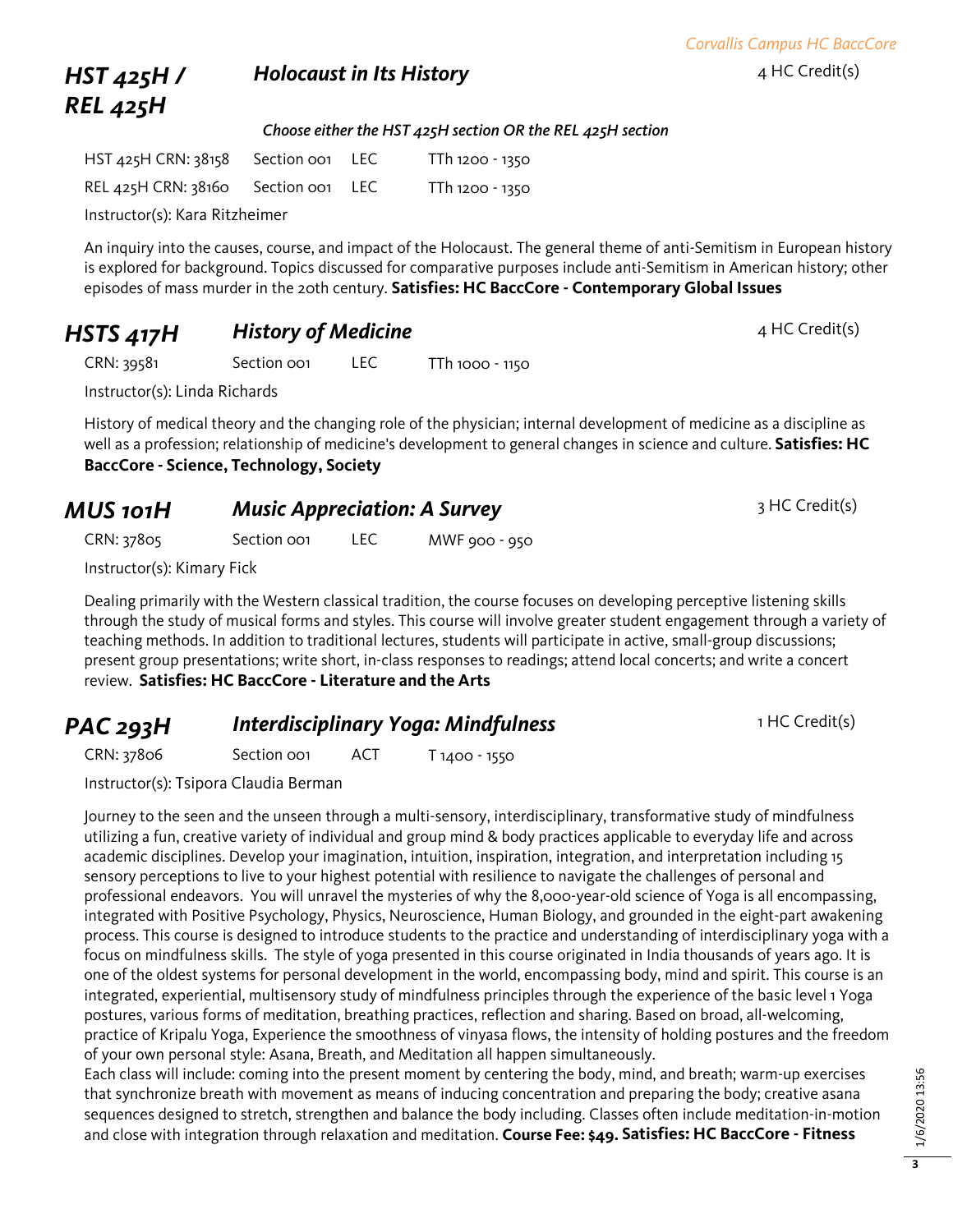### **PAC 325H Wilderness First Aid** 1 HC Credit(s)

CRN: 39591 Section 001 ACT Th 1100 - 1250 **Required all-day field trip Saturday, Feb. 22nd**

Instructor(s): Sheila Evans

Crunch! Ugh… Ouch! Do you recreate with accident-prone friends or family? Do you spend any time playing the outdoors? Knowing the fundamentals of emergency care in non-urban environments are useful skills. Backcountry emphasis with long-term care and evacuation complications makes this course unique. There will be a number of outdoor sessions so come prepared with "grubby" clothes that will get dirty or fake-bloody. The course has two components: knowledge as evidenced by performance on written exams and quizzes and practical skills as demonstrated throughout the course and on the final exam. This course covers the fundamentals of emergency care in a non-urban environment, including physiology, injury assessment, short term care, anatomy, and small group rescues. While much of the material appears to be standard emergency care information, the backcountry emphasis with long-term care and evacuation complications makes this course unique. Required all-day field trip Saturday, Feb. 22nd. **Course Fee: \$167 Satisfies: HC BaccCore - Fitness**

| PH 213H                  |             |      | <b>General Physics with Calculus</b> | $4$ HC Credit(s) |
|--------------------------|-------------|------|--------------------------------------|------------------|
| CRN: 39994               | Section oo1 | LEC. | MWF 1300 - 1350                      |                  |
|                          |             |      | AND choose one lab section           |                  |
| CRN: 40071               | Section 010 | LAB  | W 1400 - 1550                        |                  |
| CRN: 39995               | Section 020 | LAB  | W 1600 - 1750                        |                  |
| Instructor(s): Staff TBD |             |      |                                      |                  |

A comprehensive introductory survey course intended primarily for students in the sciences and engineering. Topics include mechanics, wave motion, thermal physics, electromagnetism, and optics. Elementary calculus is used. PREREQS: MTH 254/254H and PH 211/211H and PH 212/212H. **Satisfies: HC BaccCore - Physical Sciences**

### **PH 222H Recitation for Physics 212** 1 HC Credit(s)

CRN: 32777 Section 001 REC T 1100 - 1150

Instructor(s): Staff TBD

Honors recitation reserved for HC students enrolled in lecture/lab section of PH 212 or PH 212H. One-hour weekly session for the development of problem-solving skills in calculus-based general physics. COREQ: PH 212/212H. **Graded: P/N. Satisfies: HC BaccCore - Physical Sciences**

| PH 223H    | <b>Recitation for Physics 213</b> |      |                    |
|------------|-----------------------------------|------|--------------------|
|            |                                   |      | Choose one section |
| CRN: 32776 | Section oo1                       | REC. | Th 1100 - 1150     |
| CRN: 40276 | Section oo <sub>2</sub>           | REC. | Th 1400 - 1450     |

Instructor(s): Staff TBD

Honors recitation reserved for HC students enrolled in lecture/lab section of PH 213 or PH 213H. One-hour weekly session for the development of problem-solving skills in calculus-based general physics. COREQ: PH 213/213H. **Graded: P/N. Satisfies: HC BaccCore - Physical Sciences**

**4**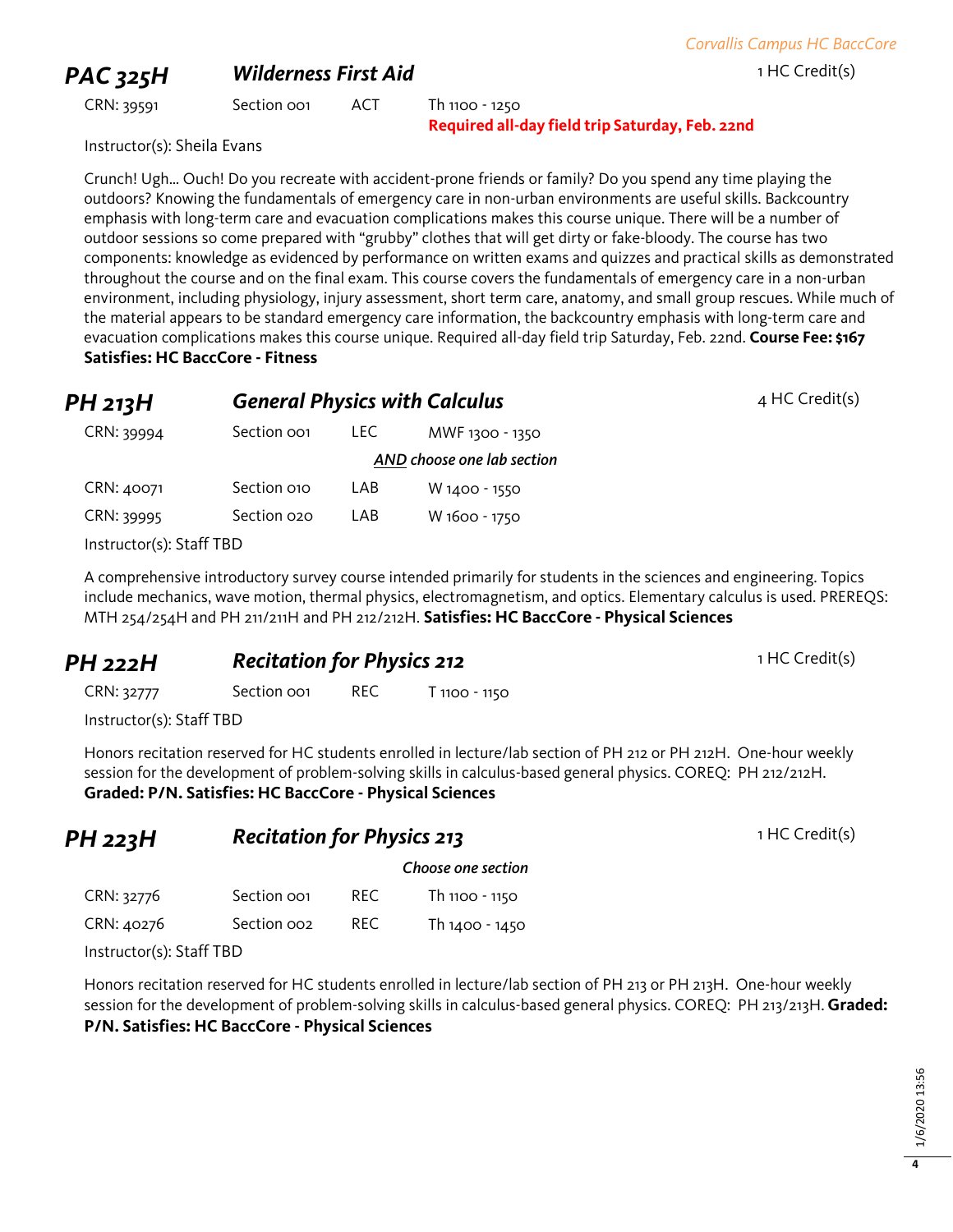*Corvallis Campus HC BaccCore*

### **PH 313H Energy Alternatives** 3 HC Credit(s)

CRN: 37807 Section 001 LEC TTh 830 - 950

Instructor(s): Randy Milstein

Exploration of the challenges and opportunities posed by dwindling resources; physical and technological basis of our current energy alternatives; new or controversial technologies such as nuclear or solar power; overview of resource availability, patterns of energy consumption, and current governmental policies. RECOMMENDED PREREQS: Upperdivision standing and 12 credits of introductory science. **Satisfies: HC BaccCore - Science, Technology, Society**

| PHL 160H / | <b>Quests for Meaning: World Religions</b> |
|------------|--------------------------------------------|
| REL 160H   |                                            |

*Choose either the PHL 160H section OR the REL 160H section*

| PHL 160H CRN: 35884 Section 001 LEC |  | TTh 1000 - 1150 |
|-------------------------------------|--|-----------------|
| REL 160H CRN: 35885 Section 001 LEC |  | TTh 1000 - 1150 |

Instructor(s): Eliza Barstow

A survey and analysis of the search for meaning and life fulfillment represented in major religious traditions of the world, such as Hinduism, Buddhism, Taoism, Zen, Confucianism, Judaism, Christianity, and Islam. **Satisfies: HC BaccCore - Cultural Diversity**

| PS 110H | <b>Governing After the Zombie Apocalypse</b> | 3 HC Credit(s) |
|---------|----------------------------------------------|----------------|
|---------|----------------------------------------------|----------------|

*Quests for Meaning: World Religions* 4 HC Credit(s)

CRN: 39854 Section 001 LEC W 1600 - 1850

Instructor(s): Rorie Solberg

It is 2065 and the survivors of the global pandemic have decided to organize a government. You have been selected to represent your region at the upcoming constitutional convention as a constitutional delegate. To do so, you need to organize your travel to the city of New Corvallis and arrive by the second week of January. During the 2.5 months set aside for the convention, delegates will learn about the basic building blocks of government and how governmental institutions and structures create, reflect and reinforce systems of power, privilege and difference. Then, working first with your regional delegation, you will draft a new constitution and bill of rights and present your constitution to the entire delegation. Then, we will come together in a full constitutional convention to deliberate and compromise on a new founding document and a new government. **Satisfies: HC BaccCore - Difference, Power, and Discrimination**

### **PS 366H From Atlantis to Utopia: The Politics of the Ideal State** 4 HC Credit(s)

CRN: 39872 Section 001 LEC TTh 1400 - 1550

Instructor(s): Philipp Kneis

The search for the ideal state has occupied political philosophy since antiquity. From Plato's *Atlantis* story through More's *Utopia* and beyond, philosophers, writers and filmmakers have pondered how to create a perfect state with perfect citizens which will stand the test of time. Each week will combine theoretical reflections from antiquity through post-modernity with a selection of examples from more or less contemporary fiction that will ideally already be known to the audience. **Satisfies: HC BaccCore - Social Processes and Institutions**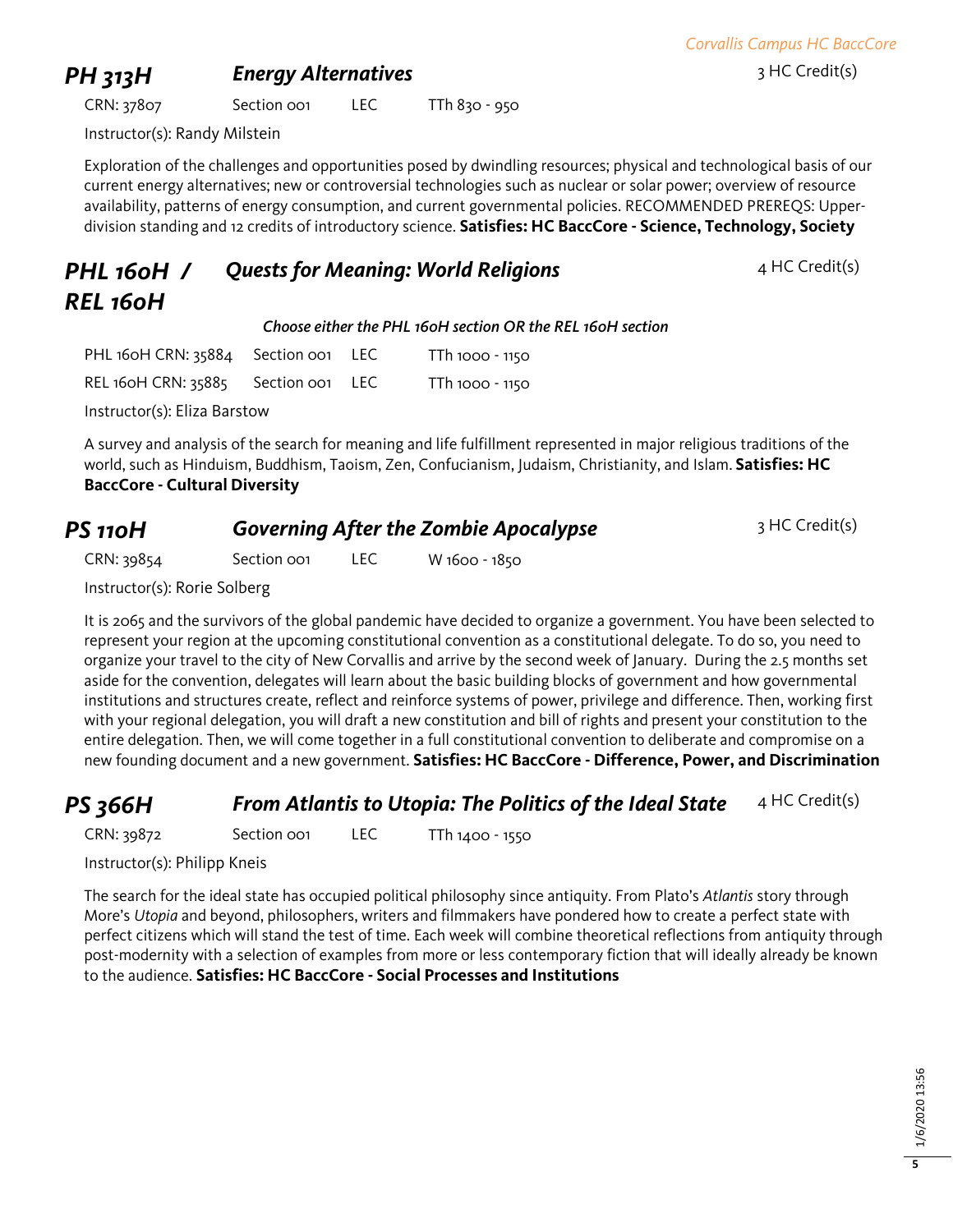## **PS 375H Civil Rights Movement and Policies** 4 HC Credit(s)

*Corvallis Campus HC BaccCore*

CRN: 39592 Section 001 LEC MW 1200 - 1350

Instructor(s): Doug Clark

This course examines the political and social origins of the modern US civil rights movement and the public policy consequences of the civil rights struggle, circa: 1945 to the present. We specifically evaluate the public policies produced by the struggle including the Civil Rights Act of 1964, the Voting Rights Act of 1965 and the equal protection battles relating to gender equality, gay rights, economic justice and immigration. We're particularly interested in the strategies and tactics that produced the dramatic public policy victories designed to overcome inequalities in education, public facilities, voting, and housing. Just as significant are the strategies and tactics employed in the counterattack, the Second Redemption that frustrated the implementation and enforcement of civil rights principles and ended what had been optimistically seen as a Second Reconstruction. This counterattack has continued with the radical downgrading of the Civil Rights Division of the US Justice Department and the reduction in the energy and resources put into the reform of police departments since the 2016 general election.

So, where are we today? Do the current battles from the streets to the courts over marriage equality, police violence, mass incarceration, voter suppression, school failure, and economic inequality indicate a new civil rights agenda sixty years later? Does the current activism in the form of groups such as Black Lives Matter, Equality Federation, Lawyers for Equality, Dream Defenders, BYP100, HandsUp United, and Million Hoodies Movement for Justice, represent a new….a different… civil rights movement? Add in the grass roots mobilization leading to the electoral successes of the 2018 mid-terms and discussion of a Third Reconstruction can be predicted. **Satisfies: HC BaccCore - Difference, Power, and Discrimination**

### *REL 425H / HST 425H* **Holocaust in Its History A HC Credit(s)** 4 HC Credit(s) *Choose either the REL 425H section OR the HST 425H section* REL 425H CRN: 38160 Section 001 LEC TTh 1200 - 1350 HST 425H CRN: 38158 Section 001 LEC TTh 1200 - 1350

Instructor(s): Kara Ritzheimer

An inquiry into the causes, course, and impact of the Holocaust. The general theme of anti-Semitism in European history is explored for background. Topics discussed for comparative purposes include anti-Semitism in American history; other episodes of mass murder in the 20th century. **Satisfies: HC BaccCore - Contemporary Global Issues**

### *REL 160H / PHL 160H* **Quests for Meaning: World Religions** 4 HC Credit(s)

*Choose either the REL 160H section OR the PHL 160H section*

| REL 160H CRN: 35885 Section 001 LEC |  | TTh 1000 - 1150 |
|-------------------------------------|--|-----------------|
| PHL 160H CRN: 35884 Section 001 LEC |  | TTh 1000 - 1150 |

Instructor(s): Eliza Barstow

A survey and analysis of the search for meaning and life fulfillment represented in major religious traditions of the world, such as Hinduism, Buddhism, Taoism, Zen, Confucianism, Judaism, Christianity, and Islam. **Satisfies: HC BaccCore - Cultural Diversity**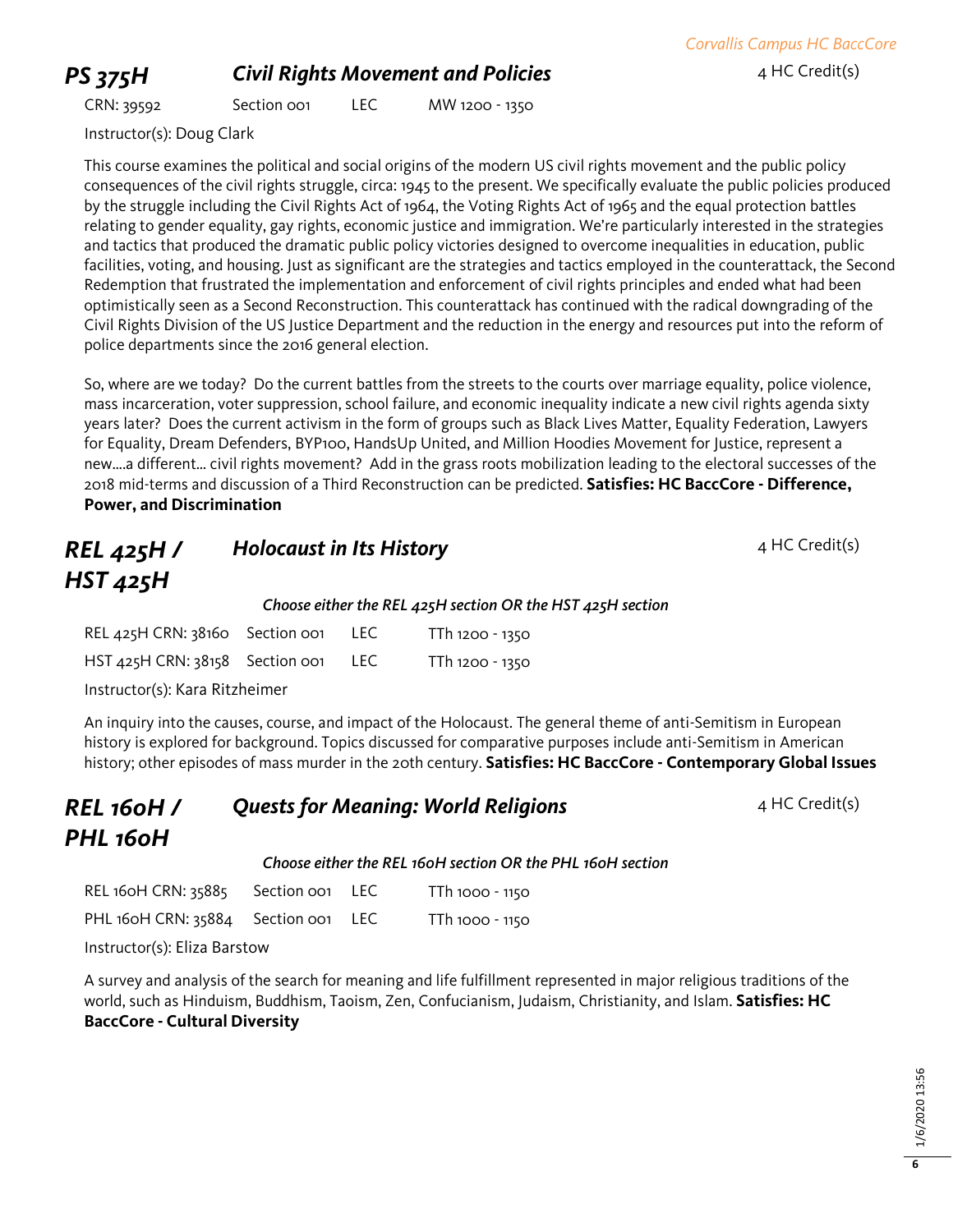*Corvallis Campus HC BaccCore*

# **TA 360H** *Multicultural American Theatre* 3 HC Credit(s)

CRN: 39594 Section 001 LEC TTh 1400 - 1520

Instructor(s): DeMara Cabrera

In this seminar-style class we will use theatre as a means of discussing and understanding multiculturalism in America. We will look at theatre that represent a variety of cultures and students will present on the issues in the plays (such as civil rights movements, violence against a particular group of people, key moments in US history, etc). For example, the play *Twilight: Los Angeles* examines the riots in Los Angeles in 1992. We will learn about the events explored by this play as well as current issues surrounding police violence and Black Lives Matter. We will also watch films adaptations of plays. In watching *M. Butterfly* we will discuss themes of gender identity and sexuality, as well as the fetishization of eastern cultures. **Satisfies: HC BaccCore - Difference, Power, and Discrimination**

## **WGSS 340H Gender and Science** 3 HC Credit(s)

CRN: 39983 Section 001 LEC T 1600 - 1850

Instructor(s): Kryn Freehling-Burton

Analyzes the relationship between society and science by explaining technology and science as gendered practices and bodies of knowledge. Focuses on the ways the making of women and men affect the making of science and explores the roles of women in scientific pursuits. **Satisfies: HC BaccCore - Science, Technology, Society**

| <b>WR</b> 121H |             | <b>English Composition</b><br><b>WR 121H is NOT restricted by last name</b> |                 |  |  |  |
|----------------|-------------|-----------------------------------------------------------------------------|-----------------|--|--|--|
| CRN: 39595     | Section oo1 | TEC.                                                                        | TTh 1200 - 1320 |  |  |  |

Instructor(s): Clare Braun

Introduction to critical thinking, the writing process, and the forms of expository writing. Intensive writing practice, with an emphasis on revision. RESTRICTIONS: WR 121H is NOT restricted by last name. **Satisfies: HC BaccCore - Writing I**

# **WR 327H Technical Writing 3 HC Credit(s)** 3 HC Credit(s)

CRN: 40070 Section 001 LEC MWF 1000 - 1050

Instructor(s): Emily Elbom

Continued practice in writing with an emphasis on the rhetorical and critical thinking demands of writers in scientific and technological fields. This is an Ecampus course. Tuition rates for Ecampus courses are different than on-campus courses and can be found at ecampus.oregonstate.edu/services/tuition. PREREQS: WR 121/121H. RESTRICTIONS: Minimum of sophomore standing required. **Satisfies: HC BaccCore - Writing II**

3 HC Credit(s)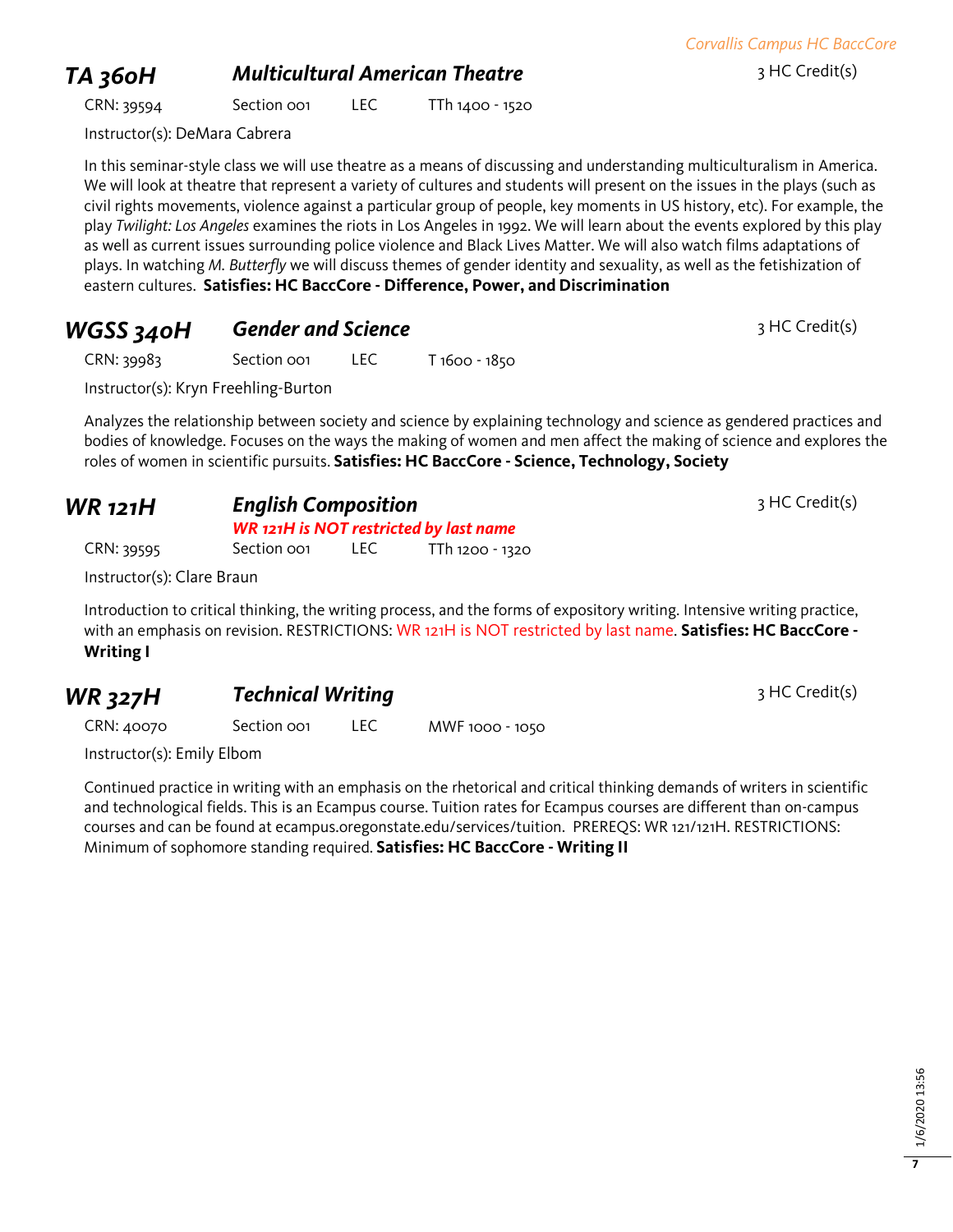# **Winter 2020 Honors Colloquia Options**

### **BB 407H Learn to Love Your Lying Eyes (and Brain)** 2 HC Credit(s)

CRN: 39571 Section 001 SEM F 1000 - 1150

Instructor(s): Kenton Hokanson

We humans can pick a single voice out of a noisy room, instantly recognize a childhood friend, and esaliy raed mespesilld wrods. Our brains are amazing! Why, then, was the world briefly paralyzed in 2015, when we couldn't even agree whether "The Dress" was white and gold or blue and black? The answer is that our brains are messy, complicated machines, remarkably good at many things, but easily fooled by others. In this class, we will explore sensory illusions that reveal the limits of our brains, then discuss research in neuroscience and psychology that helps explain our experiences. We will practice analyzing and creating scientific writing, and presenting it to peers. Finally, we will reflect on how our knowledge of our brains' imperfections can inform our approach to the debates and challenges of society today. This course will be a fun and active introduction to our human brains. It assumes no previous neuroscience or biology coursework. **Graded: P/N. Satisfies: HC Colloquia**

### *BOT 407H Mount St. Helens: 1980 Eruption, Societal Reaction, and Ecological Response*

1 HC Credit(s)

CRN: 37794 Section 001 SEM T 1400 - 1550 **Meets weeks 1-5 only**

Instructor(s): Donald Zobel

The class commemorates the 40th anniversary of the May 18, 1980 eruption of Mount St. Helens, Washington, which was the most destructive natural event of the century in the Pacific Northwest. It has incited curiosity and awe in those who witnessed the event and encountered its aftermath. We will study the geologic events of 1980; their effects on people and ecosystems; and the biological, literary, and societal responses to the eruption. We will seek "messages from the mountain"—what lessons have been drawn by scientists and the public? And we will discuss what we think those lessons should be. Meets weeks 1-5 only. **Graded: P/N. Satisfies: HC Colloquia**

### **HC 299 Building Hope: International Service Learning - Impact** 1 HC Credit(s)

CRN: 34465 Section 001 SEM Th 1400 - 1550

**Meets weeks 1-5 only**

Instructor(s): David Kovac

The Building Hope program features one colloquium each term that's focused on a different aspect of international service learning, as well as an optional international service learning trip during spring or summer break. The goals of the overall program are to help students gain an appreciation and understanding of the complexities of service work in international communities while encouraging students to consider "internationalizing" their academic coursework or Honors Thesis. This particular colloquium focus on the concept of impact – identifying and distinguishing the impact of service on individual, group, community, and societal structures. The colloquia for other terms focus on culture and team skills. The colloquia can be taken at any time and do not need to be taken as a series or in any particular order.. Meets weeks 1-5 only. **Satisfies: HC Colloquia**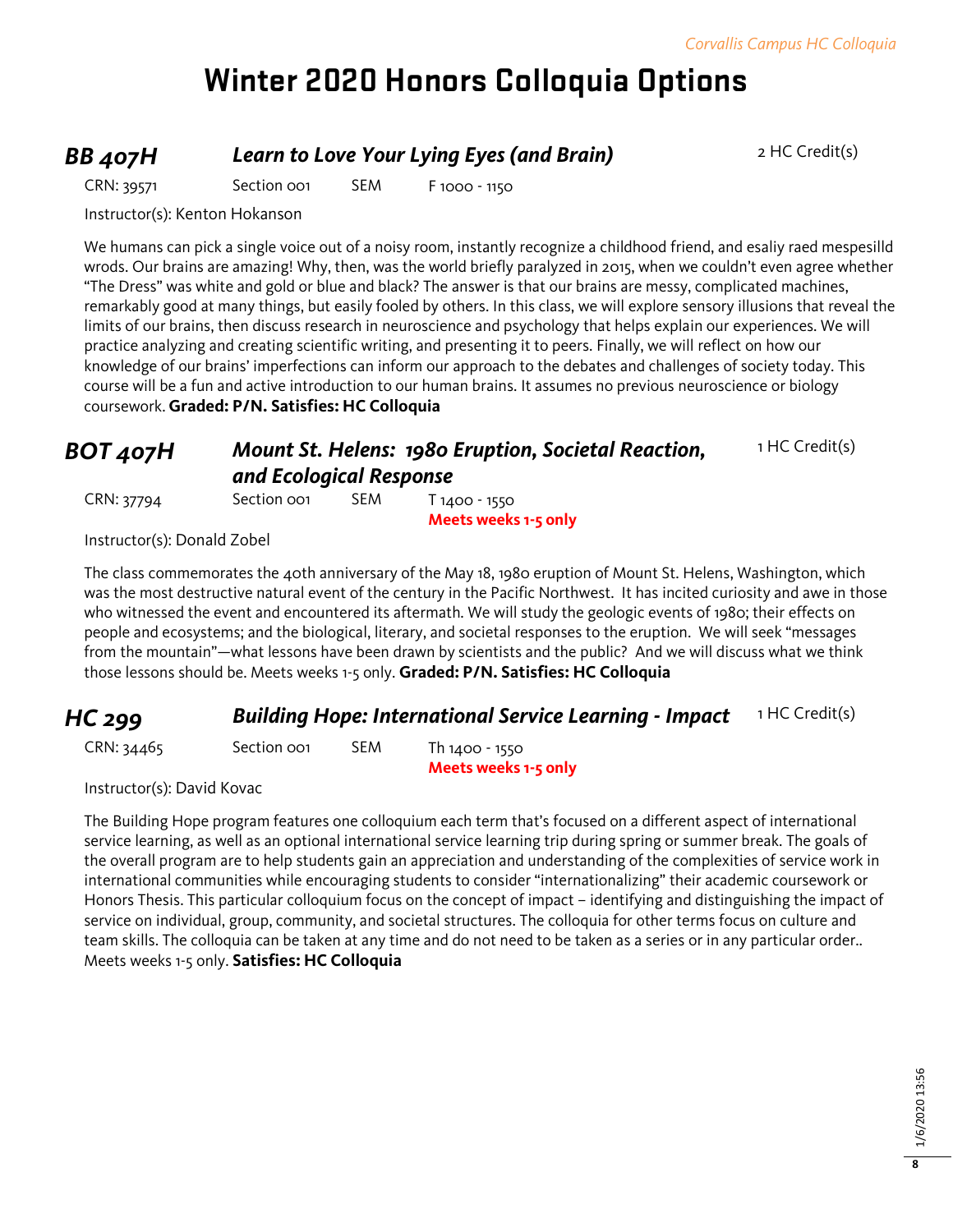### **HC 299 Leadership: Two Perspectives 1 HC Credit(s)** 1 HC Credit(s)

CRN: 40204 Section 002 SEM M 1400 - 1550

**Meets weeks 1-5 only**

Instructor(s): Toni Doolen & Scott Ashford

Today's organizations are complex, utilizing structures that cross cultural, national, and functional boundaries. Leaders in organizations must be able to navigate these complex structures, while understanding that that organizations are comprised of individuals. Students in this course will examine different aspects of leadership and explore multiple perspectives on what creates/constitutes an effective leader. Students will be provided multiple opportunities to reflect on how to develop and grow their own leadership capacity. This course will be co-taught by Dr. Ashford, Dean of the College of Engineering and Dr. Doolen, Dean of the Honors College and Dean of the College of Education. Meets weeks 1-5 only. **Graded: P/N. Satisfies: HC Colloquia**

### **HC 299 The Art of Healing** *PHC 299 PHC Credit(s)*

CRN: TBD Section 003 SEM TTh 1600 - 1650

Instructor(s): Courtney Campbell

This is a special colloquium on the art of healing in medicine open to interested honors, medical humanities, and premedical students. The focus of the colloquium is medical ethics, which will be explored through readings and illustrative films. The topics in medical ethics for class discussion include physician-patient relationships, reproductive technologies, medical research, genetic engineering, and end-of life issues. These issues will be discussed in class and illustrated through (required) attendance at screenings of the following films: The Cider House Rules, The Doctor, Gattaca, Million Dollar Baby, and the documentary, How to Die in Oregon. **Satisfies: HC Colloquia**

### **HC 407 How Your 'In' Group Influences You** 2 HC Credit(s)

CRN: 37799 Section 001 SEM F 1000 - 1150

Instructor(s): Dan Arp

We all belong to one or more 'in' groups. We share values, ideals, and opinions with others in the group. Examples can include belonging to religious groups, political groups, and socioeconomic groups. We identify with these groups and they strongly influence how we think about particular issues, often more than we realize. We reinforce each others' thinking. But what happens when data or evidence challenges the thinking of the group? How do individuals within the group respond and how does the group respond? As different 'in' groups become more polarized from other groups, how do we initiate dialogues to find common ground and advance needed changes? The class will explore various examples of such 'in' groups, how the opinions of the group are reinforced by social media, targeted news outlets and other sources, and what it takes for a group to alter its thinking. Learning objectives will be met with in class discussions, out-of-class readings, and writing assignments. **Satisfies: HC Colloquia**

### **HC 407** *White Supremacy and the State of Oregon* 2 HC Credit(s)

CRN: 37800 Section 002 SEM MW 900 - 950

Instructor(s): Eliza Barstow

This course offers insight into the development of racial categories and racial discrimination in the United States and, more specifically, within Oregon. In this class, students will study the history of racism in the United States and, more specifically, within the state of Oregon. In addition to reading texts written by historians, students will also read a number of articles published by contemporary media, and they will also read some documents (for example, the reports surrounding the renaming of buildings at OSU) pertaining to OSU. We will also have regular visits from guest speakers in this class: The speakers will address topics such as racism in Corvallis, strategies for being an activist, and ways that OSU is making efforts to deal with the history of racism. Finally, this class will involve engaged, hands-on learning insofar as students will work in pairs to design and implement a project that seeks to combat racism at the local (Corvallis or perhaps Oregon as a whole) level. **Graded: P/N. Satisfies: HC Colloquia**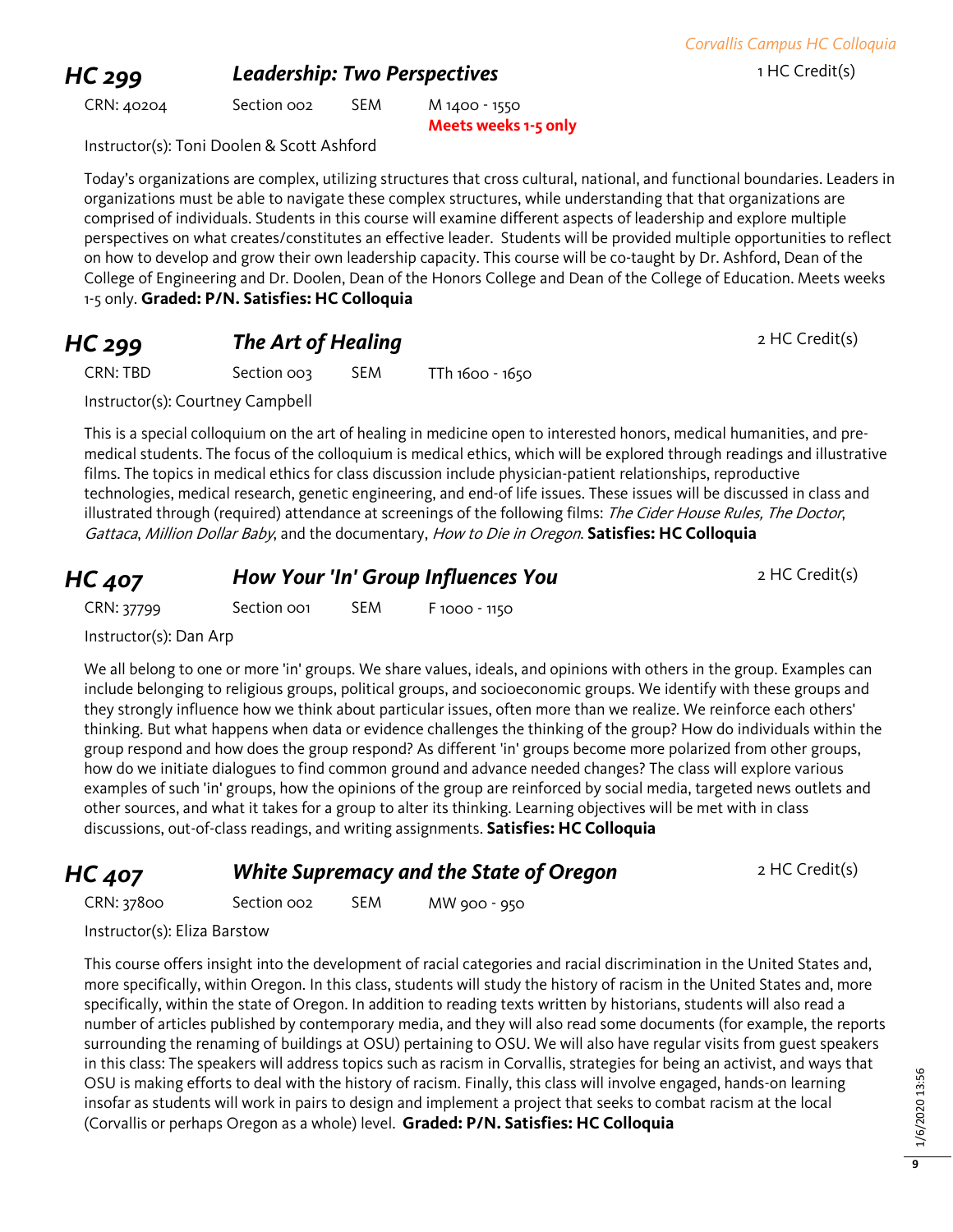2 HC Credit(s)

*HC 407 God, Pain, and the Problem of Evil: An Introduction to* 

# *C.S. Lewis*

CRN: 33412 Section 003 SEM M 1600 - 1750

Instructor(s): Gary Ferngren

C. S. Lewis (1898-1963), Oxford don, novelist, and literary critic, was one of the most gifted and popular theological writers of his generation. Lewis dealt in his philosophical and imaginative works with some of the most basic and perennial moral and religious questions. The format will consist of discussion based on selected readings from four wellknown books of C. S. Lewis. I will encourage the expression of a variety of points of view and help students both to analyze Lewis's ideas and to express their own opinions in a rational and informed manner. Lewis is provocative and his writings lend themselves to discussion and debate. A writing component is included in the form of a short paper of five or six pages based on the assigned reading for the course. The topic: 'How does C. S. Lewis develop and illustrate in his fictional works the themes that he discusses in his philosophical works?' It will be graded on both content and style. Verbal communication skills will be cultivated by the discussion format. **Graded: P/N. Satisfies: HC Colloquia**

### *HC 407 Advancing Our Knowledge of Earth and Beyond: Satellite Missions* 2 HC Credit(s)

CRN: 36697 Section 004 SEM Th 800 - 950

Instructor(s): Nancy Squires

Space missions have always been a source of knowledge and inspiration. Satellites serve to communicate signals and allow us to access and exchange information globally. Satellites have advanced our knowledge of the earth's weather and global warming. Furthering our knowledge of the solar system and beyond is made possible with satellites that process images and signals from space. The course will begin with an overview of the launch mission, the fundamentals of orbital mechanics, and satellite power systems and explore the design of past, present and future space missions. Missions such as Voyager, New Horizons, the International Space Station, and the James Webb telescope will be discussed. Current industry and research practices of satellite mission design will be explored. **Satisfies: HC Colloquia**

*HC 407* **Energy** *IQ***: The Changing Energy Landscape** 2 HC Credit(s)

CRN: 33583 Section 005 SEM T 1600 - 1750

Instructor(s): Skip Rochefort

The goal of this class is to make each one of you an informed citizen of the world with respect to energy issues. We will take both a qualitative and quantitative look at energy resources and uses in the United States. We will consider how energy is generated or obtained and consumed in the US. We will also explore the global implications of energy use and consumption. We will examine predominant and emerging technologies on both the resource and consumption sides. We will also examine the role of ethics, values, and public policy in influencing choices regarding energy use. Students will participate in and lead discussions, give presentations, and generate a personal energy philosophy/statement. **Satisfies: HC Colloquia**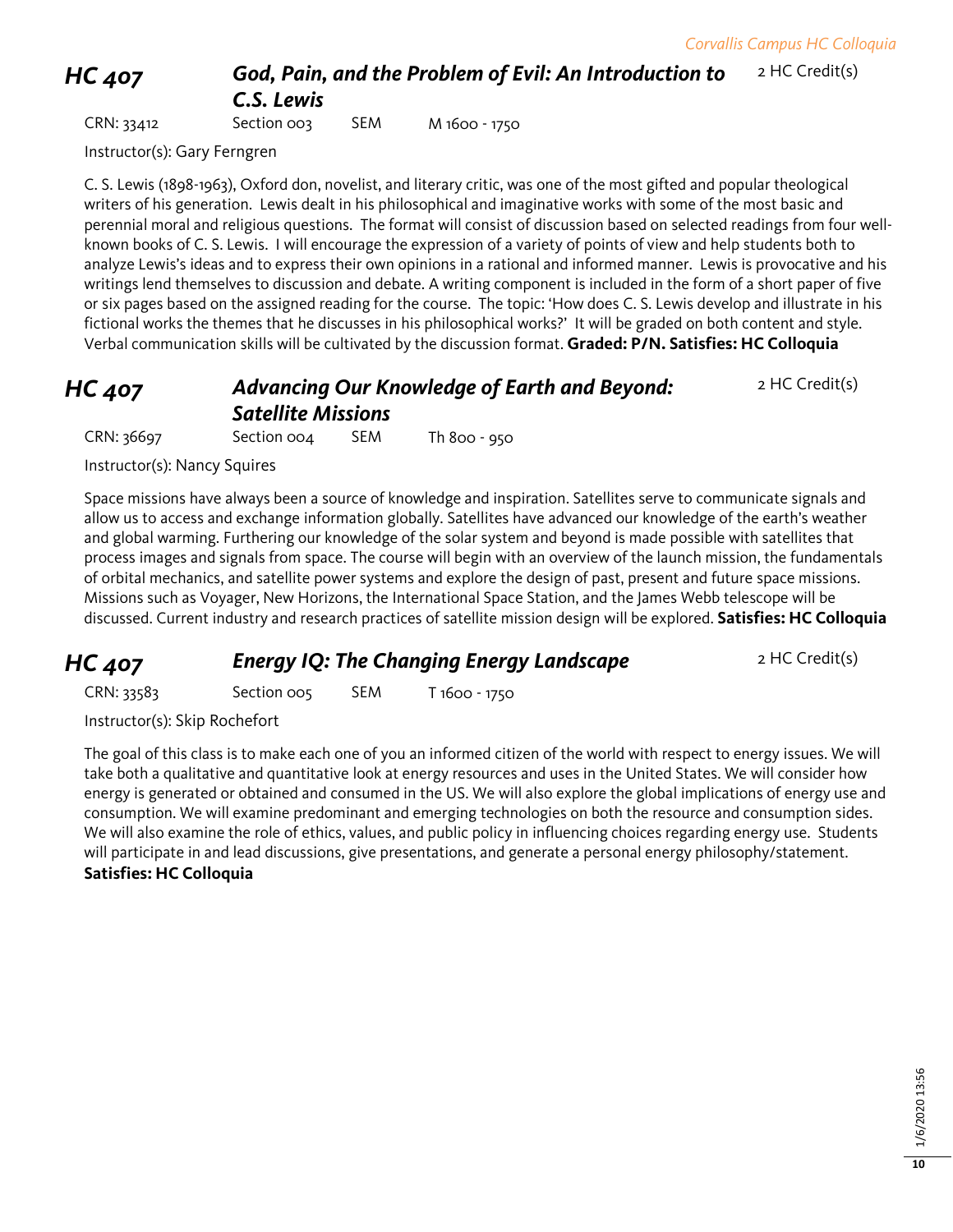### **HC 407 Historical Fictions and Fictional Histories** 2 HC Credit(s)

CRN: 36698 Section 006 SEM Th 1000 - 1150

Instructor(s): Thomas Bahde

We live in a culture dominated by fake news, alternative facts, Deepfakes and the constant spinning of spurious personal narratives on social media, so perhaps it is comforting to realize that the line between fact and fiction has never been especially stable. This course uses historical stories -- both factual and fictional -- to examine an age-old problem: how to craft "true" stories from apparently endless sources, experiences, and interpretations. This is a question at the core of both literature and history, and an essential perspective on navigating the world of the 21st century. Concepts of authorship, authority, and authenticity seem more important and more fluid than ever, and the stakes of establishing the "real" seem particularly high. Yet even our own personal experiences, memories, life histories, and narratives are unique and constantly changing, so how can we ever agree on any singular version of reality, past or present? Our examination of this and other big questions takes the form of weekly readings and discussions in a format similar to a book club. Students will also have the option to create a piece of original historical fiction as a final project. **Graded: P/N. Satisfies: HC Colloquia**

### *HC 407 Folly's Mirror: The Power and Reach of Contemporary Satire* 2 HC Credit(s)

CRN: 36187 Section 007 SEM T 1000 - 1150

Instructor(s): Rob Drummond

College students are increasingly turning to satirical news outlets—from The Daily Show to The Onion to SNL's Weekend Update—not just for laughs, but as a primary source for political news and analysis. In this course, we'll examine how such satire works and what makes it so effective. Our investigation will include a variety of (mostly) contemporary satirical sources (Monty Python, Samantha Bee, Get Out, BoJack Horseman, and more) to understand what satire is, and just as important, what it is not. Our goal by term's end will be for all of us to walk away with a more sophisticated grasp of satire and its power to expose folly and provoke change. **Graded: P/N. Satisfies: HC Colloquia**

### **HC 407 Science, Ethics, and Star Trek** 1 HC Credit(s)

CRN: 36699 Section 008 SEM Th 1400 - 1450

Instructor(s): Diana Rohlman

"What you're doing isn't self-defense. It's the exploitation of another species for your own benefit. My people decided a long time ago that that was unacceptable, even in the name of scientific progress." Captain Kathryn Janeway. To this day, while we have the ability to clone animals (and therefore humans), the ethical and moral ramifications have tempered many scientific advances. The fictional universe of *Star Trek* often explores the nexus of advanced technologies and the resultant ethical considerations. This class will use episodes from the *Star Trek* universe, paired with real-life case studies to delve into the seen and unforeseen consequences of advanced technologies. Examples include experimental surgical techniques, genetic engineering, cloning, artificial intelligence and environmental regulations. **Satisfies: HC Colloquia**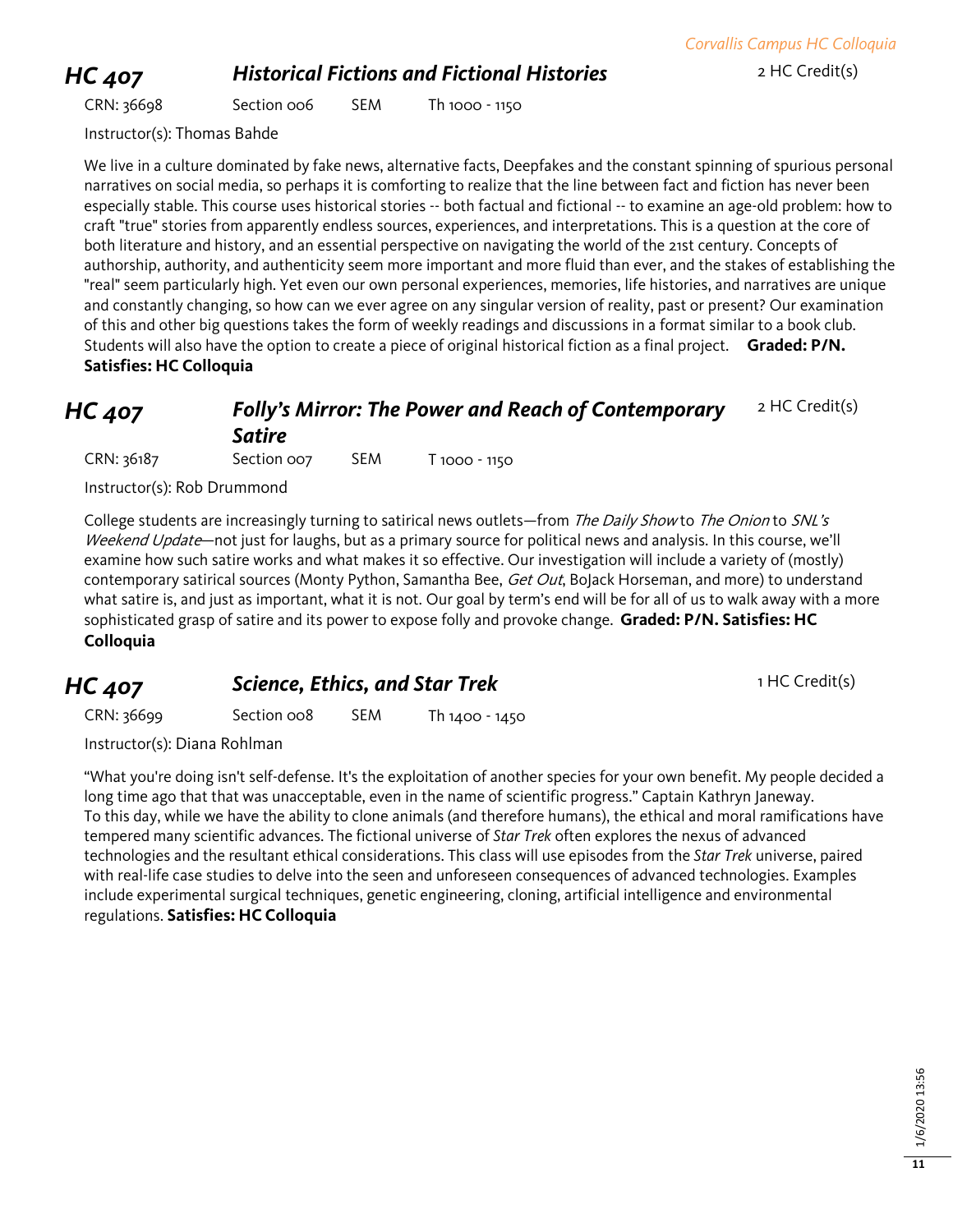### **HC 407 The Hidden History of Women at OSU** 2 HC Credit(s)

CRN: 36700 Section 009 SEM W 1000 - 1150

Instructor(s): Tiah Edmunson-Morton & Chris Petersen

Women have been fundamental to OSU's story since it was founded in 1868, but too often their achievements, struggles and day-to-day experiences have been omitted from mainstream accounts of the university's history. This class seeks to uncover pieces of this rich but hidden historical narrative by focusing on the themes and individuals who have shaped the academic and social milieu for women at OSU for more than 150 years. Specific topics include the rise and fall of Home Economics as the predominant form of academic engagement for women faculty and students; the strict formal rules and social controls that traditionally governed women's lives on campus; the hugely significant impact made by Title IX on all manner of campus activities beginning in the mid-1970s; and the struggle against sexism and sexual violence that was spearheaded by the Women's Center around the same time, and that reached its crescendo in the late 1990s. Students in the class will also contribute to the historical record by conducting an oral history interview with a woman who is somehow connected with OSU, contextualizing that interview, and making it available on a dedicated web portal. Taught by two archivists and experienced oral historians, the class takes a combined approach to instruction, making use of lectures, historic images, film clips, discussion and document analysis to explore topics related to women's history, as well as the practice and theory of oral history. **Graded: P/N. Satisfies: HC Colloquia**

### **HC 407 Data Driven Enchanted Objects** 2 HC Credit(s)

CRN: 36701 Section 010 SEM T 1600 - 1750

**Instr** 

"Any sufficiently advanced technology is indistinguishable from magic." -Arthur C Clarke. How have our ideas of enchanted objects inspired new technology over time? How has advancing technology transformed our notions of magic? What are we doing today that would be considered magical a few decades ago? What do we consider magical now that may be possible in mere decades? You will explore these ideas through experiential hands-on projects using plug and play wireless sensors to build your very own enchanted objects that interact with the seemingly magical digital world around us. From *Harry Potter* to *Hunger Games*, magical objects are not only ubiquitous in our popular culture, but have also fundamentally transformed the products we use and the things we can do in daily life. Shoes keep track of how far and fast we run, watches detect when their bearer has heart trouble, and you can click your heels three times (to send an emergency call to your phone) to get out of a meeting or bad date. While technologies and the words we use to describe them may evolve, our desire to acquire objects that augment our capacities to gain knowledge, communicate, protect, and create have remained largely consistent throughout recorded history and across cultural barriers. Enchanted objects that facilitate these wishes are extant in our folklore, mythologies, epic poems, religious texts and can be found in much of our earliest recorded literature. We'll supplement and inform our project experiences through reading and video excerpts you select to investigate a variety of magical objects and their realworld counterparts throughout history. **Graded: P/N. Satisfies: HC Colloquia**

### **HC 407 Sacred Places: Links to Ancient Astronomy** 1 HC Credit(s)

CRN: 34466 Section 011 SEM T 1300 - 1350

Instructor(s): Randy Milstein

A survey of sites, megaliths, caves, mountains, and structures considered sacred to human cultures. What do the caves of Lascaux, France; the pyramids of Giza, Egypt; and the temples of Teotihuacan, Mexico have in common? Why are Stonehenge and Calanish in Great Britain significant to Celtic culture and modern geologists and astronomers? Mecca, Rapa Nui, Angkor Wat: why are these loci for our curiosity and philosophical attention? The one thing all these sites, and many more, have in common is a link to ancient astronomical observations. This colloquium is not a survey of competing spiritual philosophies, but a discussion of what makes such sacred sites significant historically, scientifically, and culturally, especially as they relate to ancient astronomy. **Graded: P/N. Satisfies: HC Colloquia**

| .                                                                   | _____________ |  | $1000 - 17$ |  |
|---------------------------------------------------------------------|---------------|--|-------------|--|
| uctor(s): Chet Udell                                                |               |  |             |  |
| $\overline{C}$ . The state of the state of the state $\overline{C}$ |               |  |             |  |

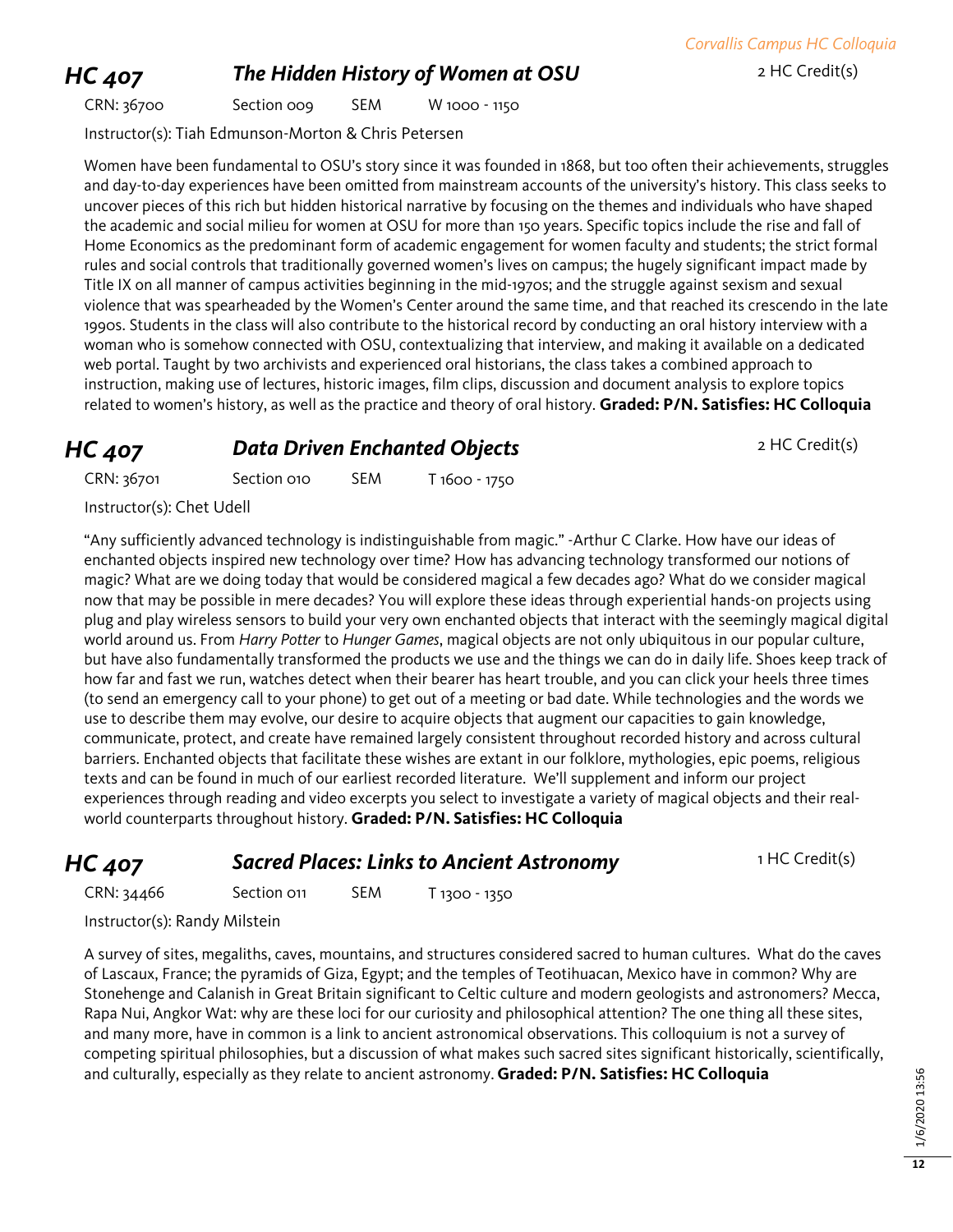### **HC 407 Science of Science Fiction 1 HC Credit(s)**

CRN: 34467 Section 012 SEM Th 1300 - 1350

*Corvallis Campus HC Colloquia*

Instructor(s): Randy Milstein

The good, the bad, the inventive, and the absolutely awful examples of "science" portrayed in science fiction films, television shows, comic books, and literature. Aliens, light sabers, space battles, gravity drives, warp speed, laser beams, star gates, and worm holes; what's real, what's a possibility, what's speculation, and what is impossible. There is a codependency between science and science fiction. Many scientists and engineers acknowledge science fiction helped spark their imaginations of what might be possible in science. And science fiction authors are inspired by future science possibilities, but how do novel scientific ideas get into SciFi authors' heads in the first place? Discussion and viewing of some of our favorite and least favorite science fiction, so we know what to look for while enjoying modern society's best loved metaphors and mythologies. **Graded: P/N. Satisfies: HC Colloquia**

### **HC 407 Reimagining the City Property 2 HC Credit(s)**

CRN: 37801 Section 013 SEM W 1400 - 1550

Instructor(s): Holly Campbell

Cities in the United States and abroad are fast becoming innovation leaders. This course engages students in an interdisciplinary look at the city as environment (engineering, design and planning, cultural services, governance and environmental science, urban farms, energy, and water treatment). There is so much coming out about these topics every week that it is challenging to keep up – it's fascinating, exciting and inspiring particularly to upcoming leaders and professionals. This colloquium should have broad appeal across the humanities, sciences and social sciences, and subdisciplines of engineering. **Graded: P/N. Satisfies: HC Colloquia**

### **HC 407 After Study Abroad 1 HC Credit(s)**

CRN: 40206 Section 014 SEM W 1000 - 1150 **Meets weeks 6-10 only**

Instructor(s): Kendra Sharp

Have you participated in a study abroad program or an international academic experience? Would you like to think more about that experience and how it affected you and your perspective on the world? Then this colloquium is designed for you! Each week, we will explore a topic related to international education--such as personal development, intercultural learning, or social justice--through in-class discussions and activities as well as brief written reflections in a "post-travel journal." We will also read recent research on study abroad programs and their impacts in order to consider how that research captures our experiences (or doesn't). For the final project, you will take into account what you've learned from the readings, reflections, and discussions to design your ideal international program and present it to the class. Meets weeks 6-10 only. **Graded: P/N. Satisfies: HC Colloquia**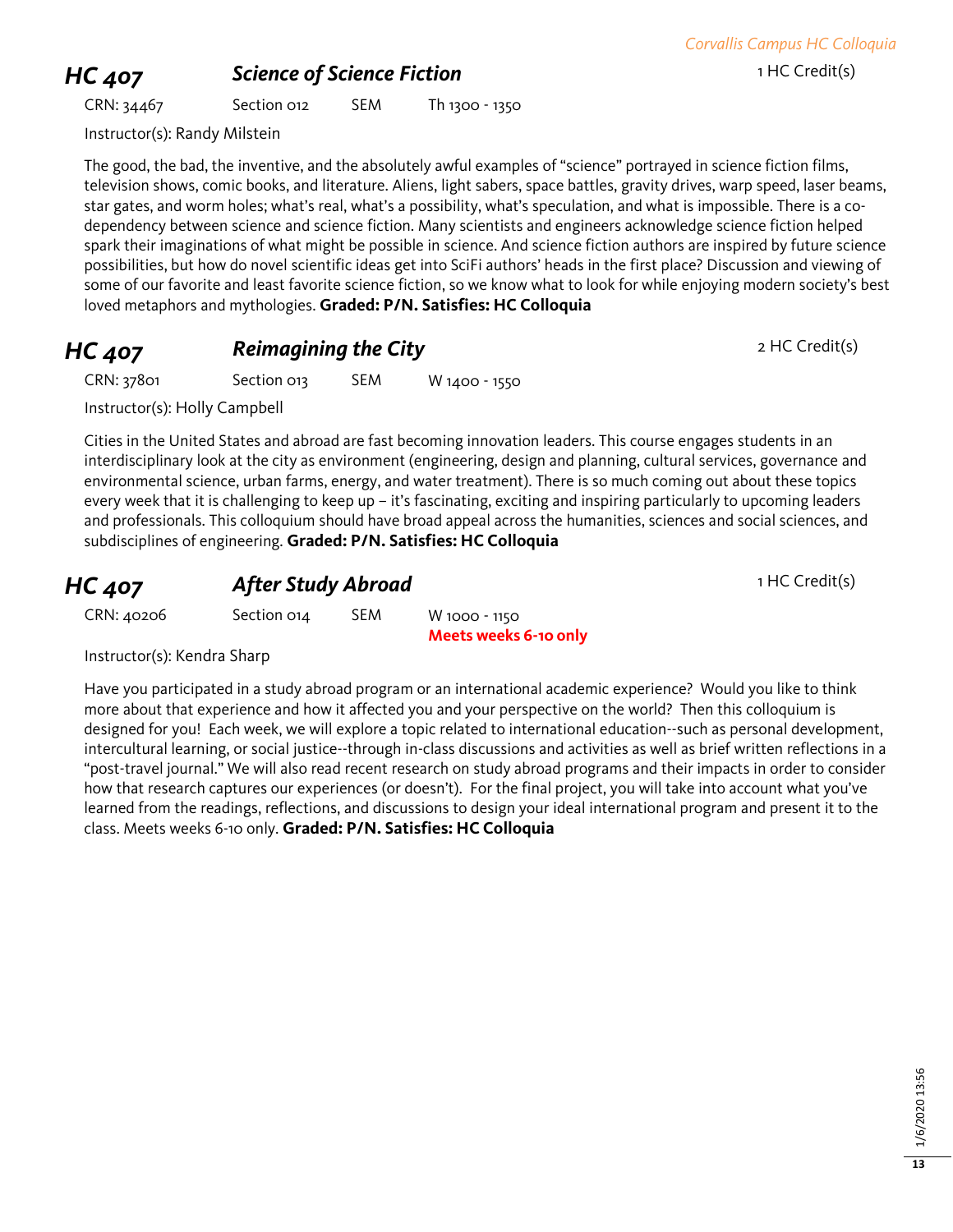2 HC Credit(s)

### *HC 407 Found Objects: Material Culture, Meaning, and*

*Memory*

CRN: 37802 Section 015 SEM Th 1000 - 1150

Instructor(s): John Campbell

In this course, we'll explore ways in which we construct meaning with objects. We won't focus on art objects per se, but rather on "found objects:" natural objects or cultural artifacts not originally intended as art, but nonetheless selected for their aesthetic or cultural value. Beginning with examples of found objects from art history and natural history, we'll practice descriptive, analytical, and interpretive skills via close observation, discussion, writing, informed speculation, and imaging. Then we'll move to specific objects of your choosing, applying interdisciplinary approaches to describe, interpret, analyze, and appreciate the objects in various physical and temporal contexts. We'll explore such concepts as materiality, ephemerality, and memory, while "placing" the objects in both possible and imagined contexts in order to derive meaning and pleasure from them. Ultimately, you'll present your found objects to the colloquium, using interdisciplinary and perhaps multi-media modes (text, image, oral narrative, etc.) to convey connection, appreciation, creative analysis, and focused speculation, as well as to promote further inquiry into objects in general. Found objects, unlike ideas, do not morph to meet our agendas or expectations. They are demanding in their physicality, even as they are utterly open to interpretation or use. But our ideas about them are not the objects themselves. In contemplating objects, we inhabit that liminal space between the material and the interpretive—a fluid and fecund zone from which meaning arises. **Graded: P/N. Satisfies: HC Colloquia**

| <b>HC 407</b> | <b>Mental Disability and Well-being in America: Emerging</b> $2$ HC Credit(s) |  |
|---------------|-------------------------------------------------------------------------------|--|
|               | <b>Dilemmas</b>                                                               |  |

CRN: 39575 Section 016 SEM W 1400 - 1550

Instructor(s): Ray Tricker

This course will provide students with opportunities to study evolving relationships between the pharmaceutical industry, the medical profession in psychiatry, the NAMI, the MIMH and the mentally disabled and their families; since deinstitutionalization in the 1950s. Selected different mental disorders will be studied to provide a framework for this course. **Graded: P/N. Satisfies: HC Colloquia**

| <b>HC 407</b> | <b>Semiotics</b> |      |               | 1 HC Credit(s) |
|---------------|------------------|------|---------------|----------------|
| CRN: 38155    | Section 017      | SEM. | F 1300 - 1350 |                |

Instructor(s): Eric Hill

How would you interpret a "thumbs up" sign? Does it mean approval? Time to surface? Someone needs a ride? When it comes to signs, context can be everything. Semiotics began as a study of linguistics, but has grown to include the study of different sorts of signs (icons, indices, symbols), of how meaning is communicated in various ways. We will be looking at examples of signs, systems of sign making, cultural contexts, miscommunication, and more. Our age of visual literacy makes semiotics more significant (yes, that was a pun) than ever before. **Graded: P/N. Satisfies: HC Colloquia**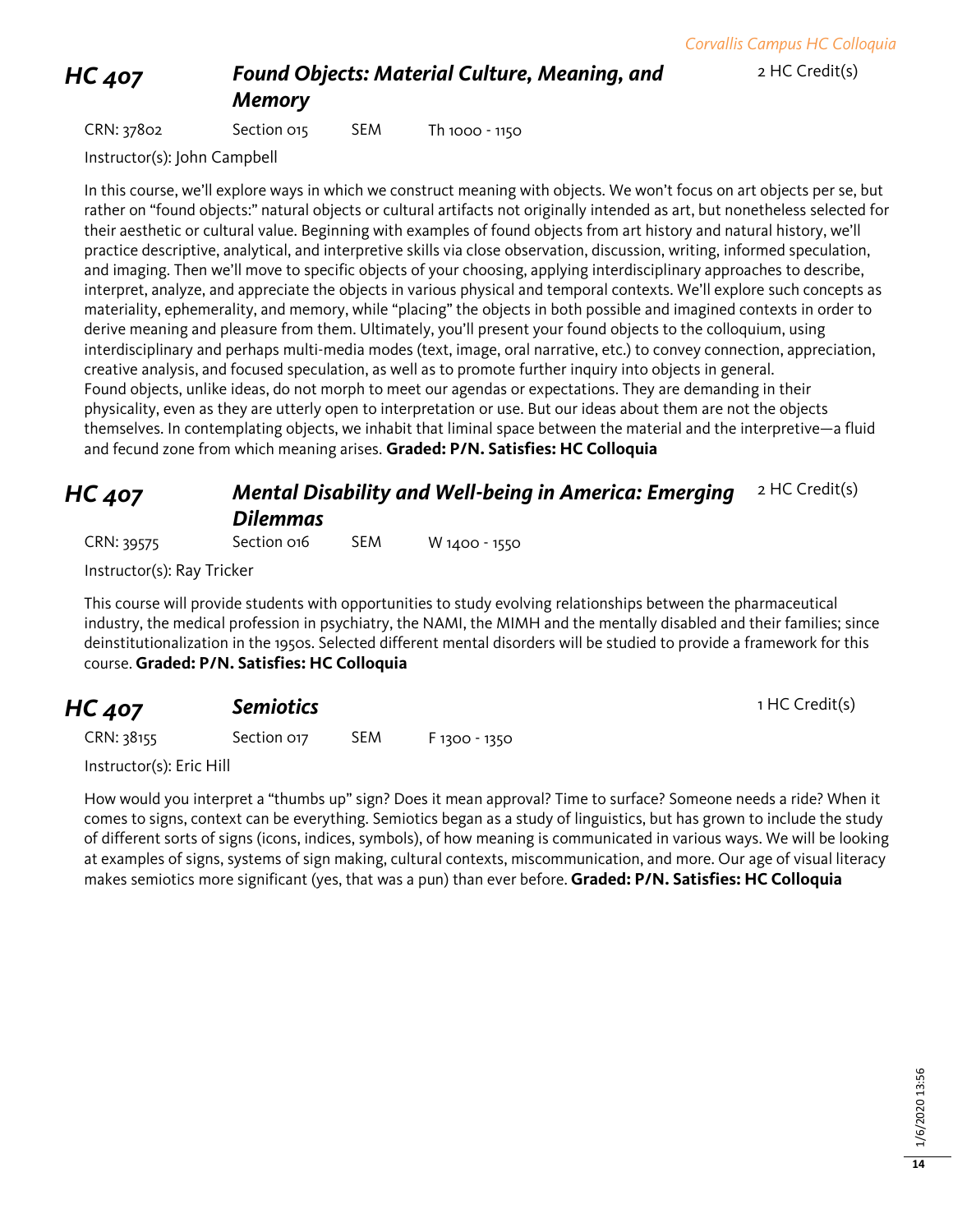# **HC 407 Translations 1.1 Translations 2 HC Credit(s)**

CRN: 36703 Section 018 SEM MW 1300 - 1350

Instructor(s): Eric Hill

This course will examine the various processes of translation, literally and figuratively. We perform acts of translation whenever we read, write, listen, or speak. Translation is not just restricted to deciphering a foreign language; it also applies to understanding jargon, colloquialisms, slang, euphemism, idiomatic expressions, gestures, and images, and more. Students will look at how we use and think (or sometimes how we don't think) about translating various forms of communication. We will begin with some fundamental concepts that will include etymology, grammar, dialect versus language, and some historical background of the evolution and commonality of languages. Since we will be looking at the concept of translation in this broad sense, students need not necessarily speak a language other than English to take this class. In fact, we will also be discussing the various Englishes we all speak. Students will be asked to critically examine examples of translation and writings about translation. They will write about and present examples of how language works in a variety of contexts. **Graded: P/N. Satisfies: HC Colloquia**

| <b>HC 407</b> | Myth, Mothers, & Monsters |     | 2 HC Credit(s) |  |
|---------------|---------------------------|-----|----------------|--|
| CRN: 39577    | Section 020               | SEM | M 1400 - 1550  |  |

Instructor(s): Jennifer Richter

In this course, we will study contemporary poetry collections framed by Greek myths such as Persephone and Demeter, Orpheus and Eurydice, and Theseus and the Minotaur. Through in-depth discussions and weekly creative assignments, we'll consider where we might step into a myth's narrative to better understand our own. **Graded: P/N. Satisfies: HC Colloquia**

| <b>HC 407</b> | <b>Toy-Based Technology for Children with Disabilities</b> | 2 HC Credit(s) |
|---------------|------------------------------------------------------------|----------------|
|---------------|------------------------------------------------------------|----------------|

CRN: 37803 Section 021 SEM T 1400 - 1550

Instructor(s): Sam Logan

This is a 'hands-on' and 'brains-on' course where students will gain skills and knowledge through real-world experience and the reading and discussion of current scientific research related to core course topics. This experience will be driven through engagement with the Go Baby Go (GBG) program. GBG is a community-based outreach program that works with families, clinicians and industry to provide modified ride-on toy cars to children with disabilities to use for fun, function, and exploration. http://health.oregonstate.edu/gobabygo. Students will gain the necessary technical skills such as cutting PVC pipe and basic wiring. Students will work directly with families to customize ride-on car modifications to meet the individual needs of children with disabilities. The technical skills and scientific research will be open and accessible to all students, regardless of previous background or experience. **Satisfies: HC Colloquia**

*HC 407* **Life - The Biosphere Through Space and Time** 2 HC Credit(s)

CRN: 39578 Section 022 SEM M 1000 - 1150

Instructor(s): Stephen Atkinson

Life - What is it? Where does it come from? How do we classify it? You will gain an enhanced appreciation for the astonishing complexity of Earth's biosphere, at its many spatial and temporal scales. Learning units will cover aspects of biology, ecology, parasitology, geology, astronomy and how these filter into our everyday human lives through the news media, science fiction and other genres. This colloquium series should satisfy anyone who is curious about the living world in and around them. Students with non-science/biology/art backgrounds are most welcome! A typical class will involve a seminar on the weekly topic, student presentations, group discussions and hands-on art-centric activities. Assessment will be through online quizzes and creative assignments that include: short oral presentations, basic art creations using different media and note-taking in your class journal. There will be no mid- or final- exams, but participants will have to submit their class journal and an art piece for grading at end-of-term. **Graded: P/N. Satisfies: HC Colloquia**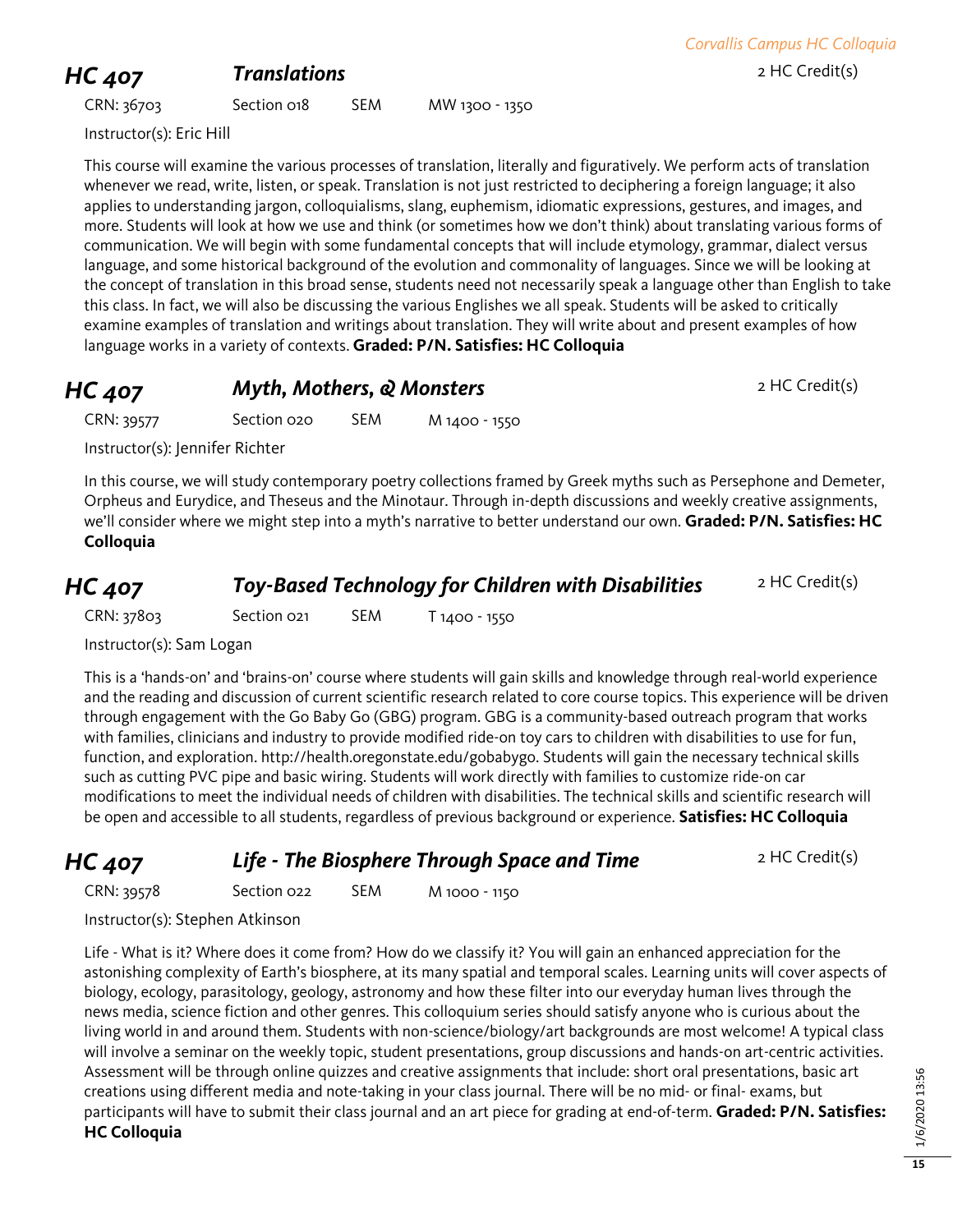**HC 407 Language and Identity: How We Speak and Who We Are** 1HC Credit(s)

CRN: 39579 Section 023 SEM Th 1200 - 1350 **Meets weeks 1, 3, 5, 7, and 9 only.** 

Instructor(s): Amanda Kibler

What do the ways we use language say about who we are? And how can language serve to both draw us together and set us apart? In this colloquium, students will have an opportunity to develop a multifaceted understanding of the relationships between language and identity and to engage in sociolinguistic fieldwork aimed at deepening their understanding through hands-on learning. Students will first read and discuss foundational theories and concepts in linguistics and sociolinguistics, exploring the Sapir-Whorf hypothesis and more recent theories focused on the social construction of language and identity, including the work of scholars who consider the learning and use of different languages as well as social and regional dialects/varieties of a particular language. Students will then engage in a field project that allows them to explore aspects of their own languages and identities by collecting data and reflecting upon it. Meets weeks 1, 3, 5, 7, and 9 only. **Graded: P/N. Satisfies: HC Colloquia**

### **HC 407** *Last Year Experience* 2 HC Credit(s)

CRN: 36333 Section 024 SEM T 1000 - 1150

Instructor(s): Don Johnson

The Last Year Experience seminar is intended to better prepare you for your transition to post-college and into your career. You already possess a level of skill and creative thinking that will lead you to your self-defined level of success. The goal of this seminar is to help you identify and display your talents and, hopefully, support your understanding and comfort around transitioning into "life after college." Elements of the course include: support from the Oregon State University Alumni Association, personal finances, considering a GAP Year, making connections to your career world, conversation with OSU Alumni, how to define and display the nature of yourself and your skills, and considering where to physically spend life. **Graded: P/N. Satisfies: HC Colloquia**

### *HC 407 Publishing Underground: Publishing Technology and Radical Reform* 2 HC Credit(s)

CRN: 37078 Section 025 SEM T 1200 - 1350

Instructor(s): Kelly McElroy & Korey Jackson

From punk counterculture and zines to #blacklivesmatter and Twitter to anti-lynching activism and pamphleteering in the U.S. -- how have activists made their voices heard through specific kinds of publishing? And how have their strategies created new types of publications, even entirely new genres? This course explores different modes of publishing the voices of historical and contemporary social reform and the technologies that enable them (moveable type and the printing press, xerography/photocopying, desktop printers, and web-based platforms). Each week we will take on a particular publication coming out of a particular social movement, discovering just how the politics of activism are informed by (and themselves inform) a wide variety of publication techniques and technologies. We will explore not only the use of various publishing formats but also how institutions of power have reacted to their use, and how such publications have been censured or co-opted. We will also be looking at how certain publishing formats privilege specific kinds of literacy and literate populations. The course covers a lot of territory -- both geographical and chronological -- but our focus will be less on broad historical analysis and more on what each publishing format/technology can tell us about its particular context. There will also be ample opportunity to try your hand at creating your own publications using the technologies discussed in class. At the end of the term you'll have the chance to create a final project using one of the publishing methods from class, addressing a social movement or social justice issue you're passionate about. **Graded: P/N. Satisfies: HC Colloquia**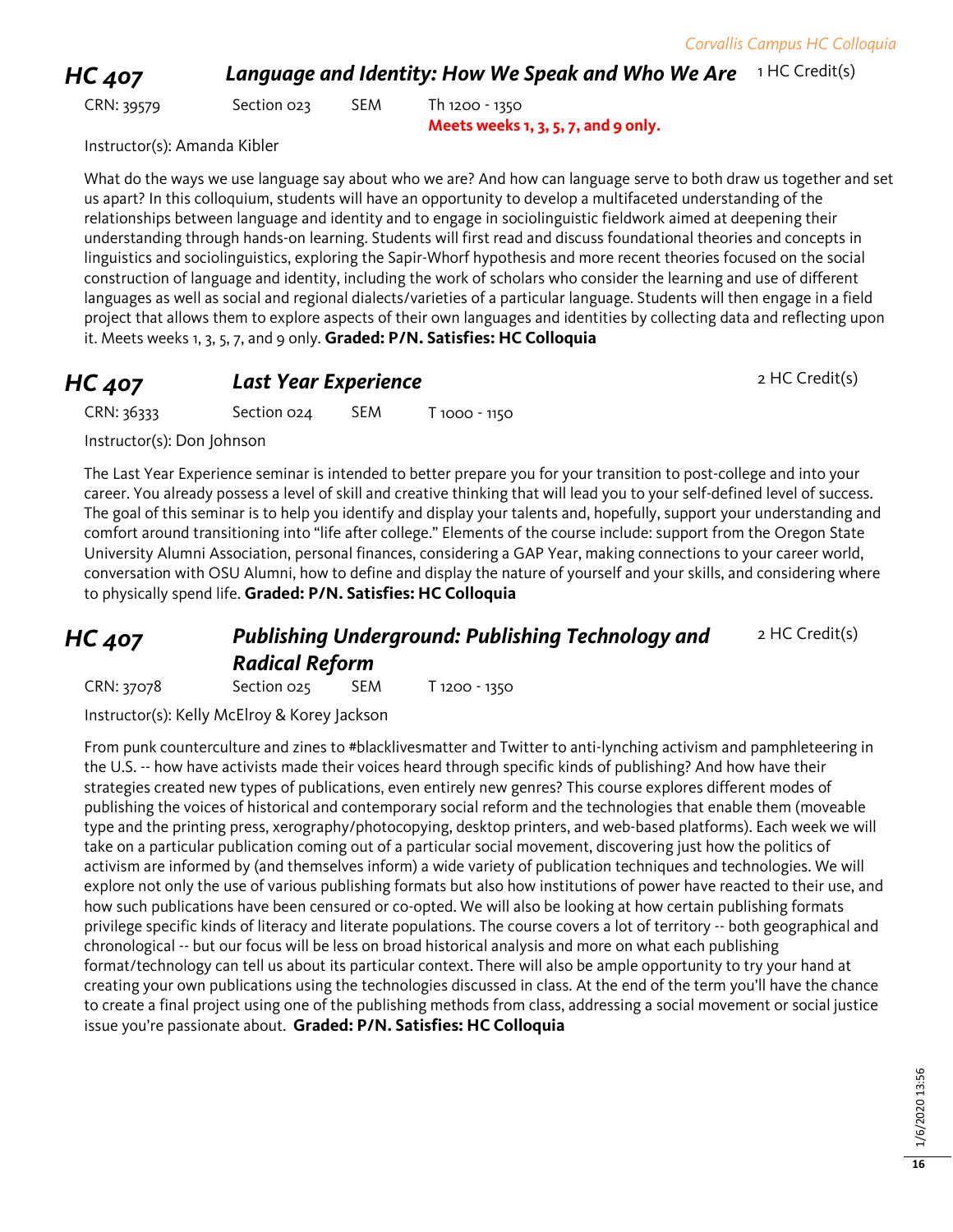### **HC 407** *Technology and the Good Life* 2 HC Credit(s)

CRN: 39580 Section 026 SEM Th 1400 - 1550

Instructor(s): Kenneth Funk

We all seek the Good Life, a life wherein our material needs are met and certain higher goods are realized, and, for many of us, technology has become a chief, if not the pre-eminent, means to it. But technology can also be an impediment to the Good Life and the roots of this ambivalent nature of technology may lie in our own fallibilities, mental and moral. In this colloquium, we will discuss the Good Life, why technology can be both means and impediment to it, and how to make technology more of the former and less of the latter. **Graded: P/N. Satisfies: HC Colloquia**

**HC 407 What Is Creativity?** 1 HC Credit(s)

CRN: 40205 Section 028 SEM W 1600 - 1650

Instructor(s): Jeremy Townley

When we think about creativity, most of us privilege art: painting, sculpture, literature, and film. If we think a little harder, we might include dance, opera, photography, symphonic music, and theater, among other highbrow art forms. Yet why do we usually confine notions of creativity to the fine arts? Don't popular art (graphic novels, Hollywood movies, pop music, public graffiti-murals), not to mention other domains (architecture, computer science, engineering, math, physics), demand similar types of creativity? Is it possible to generalize patterns of thought and/or behavior from one creative endeavor to another? We will explore these and other questions through readings and films by creative practitioners and scholars, short in-class written reflections, small-group and class discussions, informal presentations, and a final creative project. **Graded: P/N. Satisfies: HC Colloquia**

| <b>HC 407</b> | <b>Imaging the Universe</b> |            |                                                  | 1 HC Credit(s) |
|---------------|-----------------------------|------------|--------------------------------------------------|----------------|
| CRN: 38282    | Section 030                 | <b>SEM</b> | W 1700 - 1750                                    |                |
|               |                             |            | This class has multiple field trips during class |                |

Instructor(s): Tom Carrico

Astrophotography will be the focal point for discovering the entire spectrum of the universe. Using your own camera (anything will work other than a smart phone camera) you will image the universe from a dark site near campus. Instruction will be given on how to process the images using freely available software. Your images will be used along with data from other sources like larger optical telescopes, radio telescopes, x-ray among others to reveal all the universe has to offer. We will also connect to a remote controlled telescope to image the sky and complement the data you collect with your camera. We will be taking at least one field trip on a clear evening to take astrophotos. The site will be a short drive from campus. Another evening will be dedicated to using the remote telescope. If you have a DSLR or point and shoot camera you have everything you need. If not, we can make arrangements to borrow a suitable camera. This class has multiple field trips. **Graded: P/N. Satisfies: HC Colloquia**

and optional field trips outside of class

*Corvallis Campus HC Colloquia*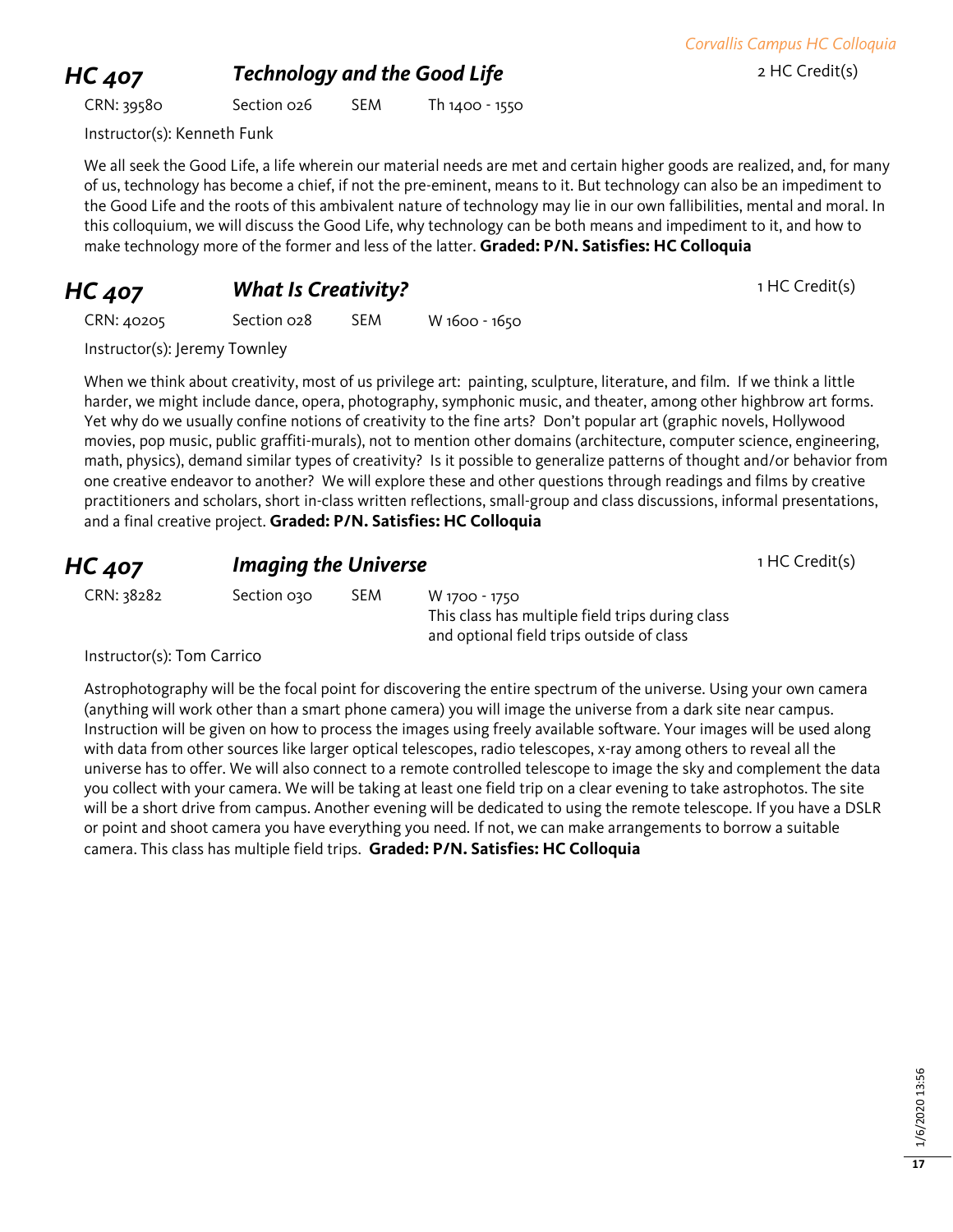### **HC 407 The Holocaust in the Digital Age** 2 HC Credit(s)

CRN: 39873 Section 400 online

*Corvallis Campus HC Colloquia*

Instructor(s): Katherine Hubler

A "virtual tour" of Anne Frank's hiding place. Conversations with 3-D avatars of actual Holocaust survivors. Tweets from now-deceased Jewish passengers of the ill-fated St. Louis cruise-liner, forced to return to Europe on the eve of WWII after being denied entry into Cuba, the US, and Canada. As the World War Two era fades deeper into the recesses of the 20th century and the last survivors of Nazi persecution approach their nineties, scholars and educators are turning increasingly to the digital to preserve evidence, raise awareness, and prompt sober reflection about the Holocaust. While the technologies have become more sophisticated, new forms of media have actually been central to efforts to record survivor testimonies and bring perpetrators to justice since the end of World War Two. This class explores the historical intersection of the Holocaust and new media. It will also analyze how social media, visualizations, virtual reality, and artificial intelligence are currently being used by Holocaust researchers and educators during a time when awareness about the Holocaust is fading and antisemitic incidents are on the rise. *This is an Ecampus course. Tuition rates for Ecampus courses are different than on-campus courses and can be found at ecampus.oregonstate.edu/services/tuition.* **Satisfies: HC Colloquia**

### **PH 407H** *The Weird World of Quantum Mechanics* 1 HC Credit(s)

CRN: 35407 Section 001 SEM F 1400 - 1450

Instructor(s): Albert Stetz

Are photons real? Can you change the past by doing an experiment in the present? Can you kill Schrodinger's cat by looking at it? Is it true that a watched pot never boils? Can you send quantum information faster than the speed of light? Quantum mechanics is so weird, what is reality really like? These and many related questions have intrigued scientists since the birth of quantum mechanics almost a century ago. Much progress has been made, but there is a sense that we must drastically revise our understanding of reality, and no one is quite sure how to do that. These questions are partly philosophical and partly technical, but the technical part can be understood with a minimum of math and physics. In this course we will review the most bizarre aspects of quantum mechanics, look at the experiments that have been done to elucidate them, and discuss the philosophical ramifications. **Satisfies: HC Colloquia**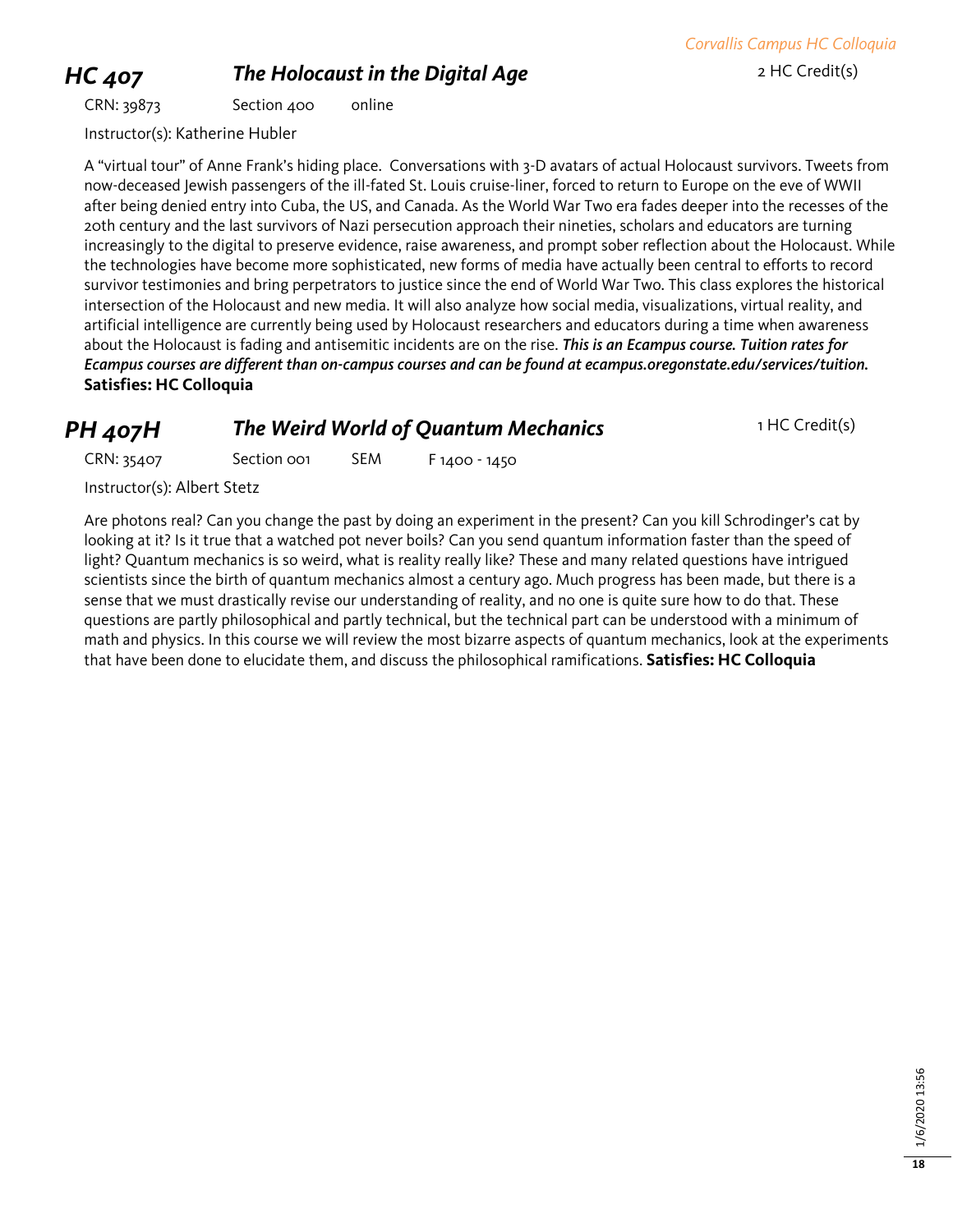# **Winter 2020 Honors Elective Options**

| BA 161H                        |             |            | <b>Innovation Nation - Awareness to Action</b> | 2 HC Credit(s) |
|--------------------------------|-------------|------------|------------------------------------------------|----------------|
| CRN: 36903                     | Section 019 | <b>REC</b> | F 0900 - 0950                                  | Sandra Neubaum |
| AND choose one lecture section |             |            |                                                |                |
| CRN: 36894                     | Section 010 | LEC.       | TTh 1100 - 1150                                | Amy Neuman     |
| CRN: 36897                     | Section 012 | LEC.       | TTh 1300 - 1350                                | Amy Neuman     |
| CRN: 36901                     | Section 014 | LEC.       | TTh 1400 - 1450                                | Amy Neuman     |

First course in a two-course sequence. Begins a conversation on self-management, offering opportunities for active reflection on critical skill sets necessary for success in today's global market. Builds a foundation of entrepreneurial knowledge and gaining a competitive edge while becoming aware of your role in managing your own career. The section of BA 161H students take in Winter determines which section of BA 162H they will need in the Spring - instructors will help students match their winter and spring sections of the courses during class. 2 out of the 3 OSU credits earned will count toward Honors College requirements. RESTRICTIONS: For first-year students in the College of Business only. This course is shared with a section for COB Dean's Academy students. *Honors students should register for section 019 and choose either section 010, 012, or 014.* **Satisfies: HC Elective**

**BA 213H** *Managerial Accounting*  $4$  HC Credit(s)

CRN: 39565 Section 001 LEC MW 1000 - 1150

Instructor(s): Staff TBD

Accounting information from the perspective of management users with an emphasis on data accumulation for product costing, planning, and performance evaluation and control. PREREQS: BA 211/211H. RESTRICTIONS: For Business majors/minors only. Minimum of sophomore standing required. This course is shared with a section for COB Dean's Academy students. *Honors students should register for section 001.* **Satisfies: HC Elective**

### **BA 223H Principles of Marketing Principles of Marketing** 4 HC Credit(s)

CRN: 39567 Section 001 LEC MW 1400 - 1550

Instructor(s): Mark Van Order

Covers concepts and principles used by marketing professionals. Designed explicitly for business majors, it's an introduction to the relationships between customers, products, and companies in a competitive and dynamically evolving marketplace. PREREQS: ECON 201/201H. RESTRICTIONS: For Business majors/minors only. Minimum of sophomore standing required. This course is shared with a section for COB Dean's Academy students. *Honors students should register for section 001.* **Satisfies: HC Elective**

## **BA 230H Business Law I Busing State of August 230H BUSINESS Law I** 4 HC Credit(s)

CRN: 36691 Section 001 LEC MW 1200 - 1350

Instructor(s): Inara Scott

Nature and function of law in our business society. Obligations arising out of agency, contract formation and breach, crimes, torts, warranty, regulation of competition, and international aspects thereof. RESTRICTIONS: For Business majors/minors only. Minimum of sophomore standing required. This course is shared with a section for COB Dean's Academy students. *Honors students should register for section 001.* **Satisfies: HC Elective**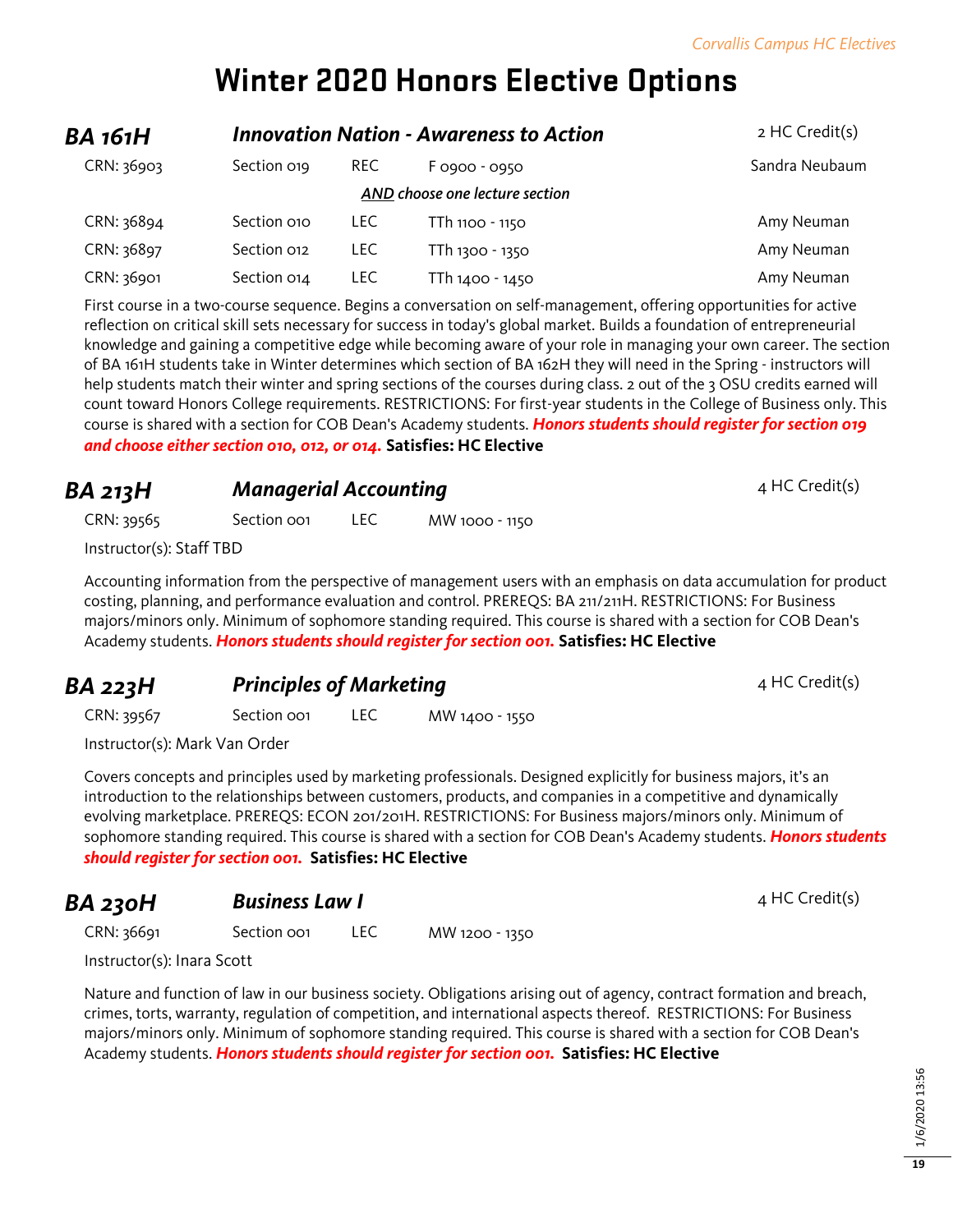## **BA 240H Finance Finance 1 Finance 1 Finance 1 Finance 1 Exercise 1 Exercise 1 Exercise 1 Exercise 1 Exercise 1 Exercise 1 Exercise 2 Exercise 2 Exercise 2 Exercise**

CRN: 39569 Section 001 LEC TTh 1000 - 1150

Instructor(s): Sean Yang

Introduces basic tools of finance and applications of financial theory in use today. These tools include rates of return, the time value of money, those that can be applied to capital budgeting decisions, and the logic and fundamentals of financial statements. It is designed to enhance a student's approach to financial decision-making and emphasizes quantitative approaches to decision making. This course will also introduce students to equity and debt markets and securities, and serves as a stepping stone to advanced courses in finance. PREREQS: BA 211/211H and ECON 201/201H. RESTRICTIONS: For Business majors/minors only. Minimum of sophomore standing required. This course is shared with a section for COB Dean's Academy students. *Honors students should register for section 001*. **Satisfies: HC Elective**

### **BA 352H** *Managing Individual and Team Performance* 4 HC Credit(s)

CRN: 38152 Section 001 LEC TTh 1400 - 1550

Instructor(s): Keith Leavitt

Diagnose individual and small-group behavior and develop skill in improving individual and small-group performance in entrepreneurial and established ventures. Emphasis on professional skill development and the practical application of theory and research. Concepts of ethics, diversity and cross-cultural relations are integrated throughout the course. PREREQS: (COMM 111/111H or COMM 114/114H or COMM 218/218H) AND (WR 222 or WR 323 or WR 327 or WR 327H or HC 199). RESTRICTIONS: For Business majors/minors only. Minimum of junior standing required. This course is shared with a section for COB Dean's Academy students. *Honors students should register for section 001*. **Satisfies: HC Elective**

# **BA 357H Operations Management DESCALL:** 4 HC Credit(s)

CRN: 37790 Section 001 LEC TTh 1200 - 1350

Instructor(s): Gary Micheau

Decision making in managing the production of goods and services: product planning, process planning, facility planning, control of quantity, cost and quality. Special emphasis on exponential forecasting, inventory management, work methods, project management, productivity improvement, and international comparisons. PREREQS: BA 275/275H OR BA 276. RESTRICTIONS: For Business majors/minors only. Minimum of junior standing required. This course is shared with a section for COB Dean's Academy students. *Honors students should register for section 001*. **Satisfies: HC Elective**

| Ecology<br>BI 370H |                         |  | 3 HC Credit(s)  |  |
|--------------------|-------------------------|--|-----------------|--|
| CRN: 38475         | Section oo <sub>1</sub> |  | TTh 1200 - 1320 |  |

Instructor(s): Carmen Harjoe

The study of interactions between organisms and their biotic and abiotic environments at the population, community, ecosystem, and biosphere levels of organization. PREREQS: (BI 211/211H and BI 212/212H and BI 213/213H) or (BI 204 and BI 205 and BI 206). **Satisfies: HC Elective**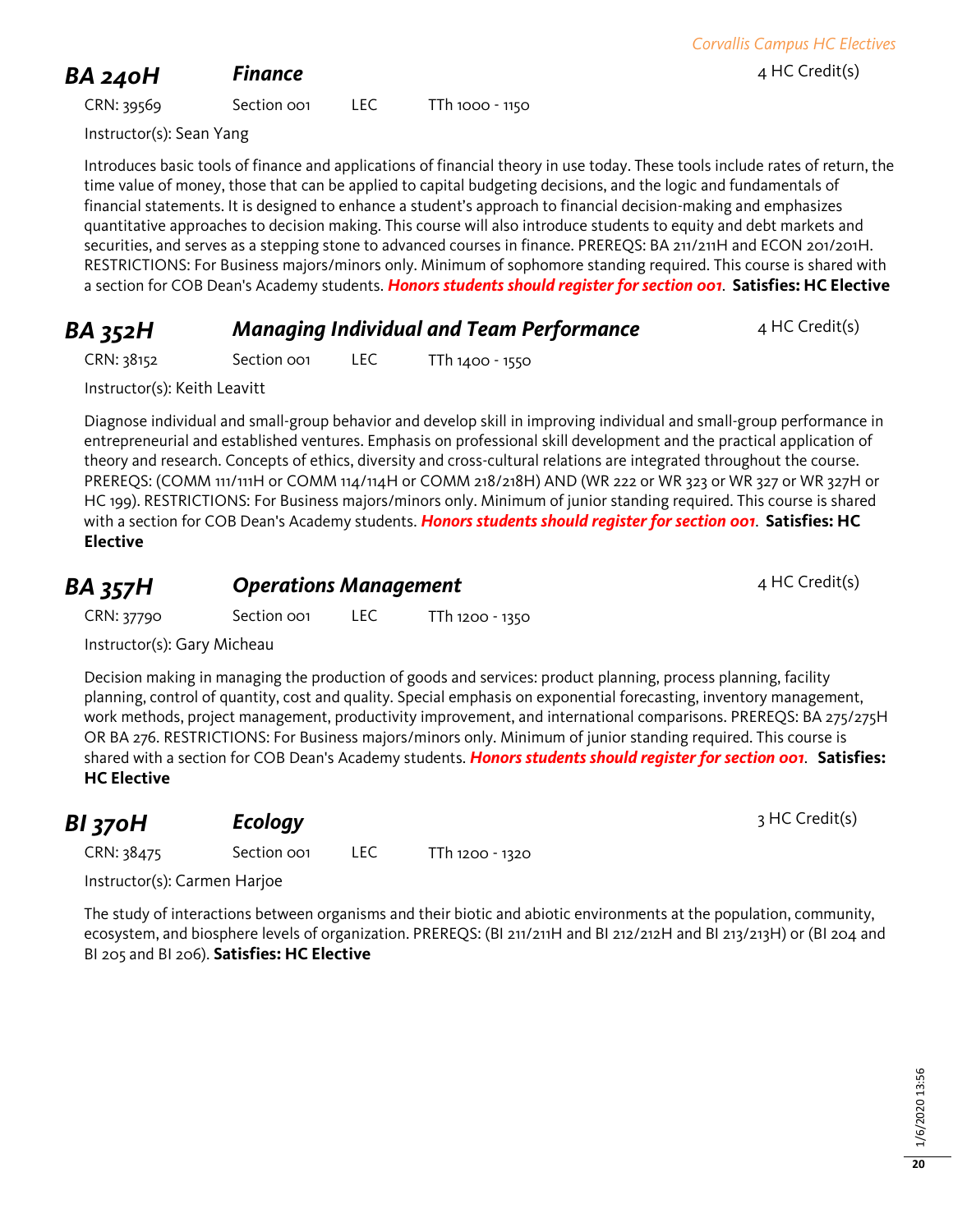*Corvallis Campus HC Electives*

### **CBEE 212H Energy Balances Energy Balances** 1 HC Credit(s)

*Register for lecture, recitation, AND studio*

| CRN: 34905 | Section oo1 | I FC.       | MF 1000 - 1050 |
|------------|-------------|-------------|----------------|
| CRN: 34906 | Section 010 | RFC.        | W 1000 - 1050  |
| CRN: 34907 | Section 020 | <b>STUD</b> | T 1300 - 1350  |

Instructor(s): Adam Higgins & Kaitlin Fogg

Energy balances, thermophysical and thermochemical calculations. 1 out of the 3 OSU credits earned counts toward Honors College requirements. Lecture and recitation common with non-honors. PREREQ: CBEE 211/211H AND MTH 256/256H. MTH 256/256H can be taken concurrently. RESTRICTIONS: For Engineering and Pre-Engineering students only. Minimum of sophomore standing required. **Satisfies: HC Elective**

| CH 362H    |                                   | <b>Experimental Chemistry I</b> |                            | 3 HC Credit(s) |
|------------|-----------------------------------|---------------------------------|----------------------------|----------------|
| CRN: 32174 | Section 010                       | <b>LEC</b>                      | M 1600 - 1650              |                |
|            |                                   |                                 | AND choose one lab section |                |
| CRN: 32175 | Section 010                       | LAB                             | TTh 800 - 1120             |                |
| CRN: 40163 | Section 011                       | LAB                             | TTh 1300 - 1620            |                |
| CRN: 32177 | Section 012                       | LAB                             | WF 1200 - 1520             |                |
|            | Instructor(s): Christine Pastorek |                                 |                            |                |

Advanced integrated laboratory course for sophomore level chemistry majors and biochemistry and biophysics majors concentrating on organic synthesis, thermochemistry and spectroscopic methods of identification. Students learn first hand techniques of: vacuum distillation, oxygen bomb calorimetry, infrared spectroscopy, and 1-D and 2-D NMR methods. **Must contact Chemistry department to register.** PREREQ: CH 361/361H AND CH 335. CH 335 can be taken concurrently. RESTRICTIONS: For Chemistry and Biochemistry/Biophysics majors only. **Course Fee \$44.00. Fee is non-**

**refundable. Additional no-show-drop fee. Satisfies: HC Elective**

**CH 462H Experimental Chemistry II** 3 HC Credit(s)

### *Register for lecture AND lab*

| CRN: 32178 | Section oo1 | LEC | W 1300 - 1350             |
|------------|-------------|-----|---------------------------|
| CRN: 32179 | Section 010 | LAB | W 1400-1650 & F 1300-1650 |

Instructor(s): Christine Pastorek

Advanced integrated laboratory course for junior level chemistry majors concentrating on physical and analytical chemistry of polymers and materials. Students synthesize a synthetic rock, zeolite, and make PMMA, a polymer. Students learn first hand techniques of: PXRD, INAA, DSC, TGA, GPC, electrochemistry, reaction kinetics by flash photolysis, pulsed polarography and ASV. **Must contact Chemistry department to register.** PREREQ: CH 362/362H AND CH 441 AND (CH 324 OR CH 461/461H). CH 422 is recommended. CH 441 can be taken concurrently. **Course Fee \$44.00. Fee is non-refundable. Additional no-show-drop fee. Satisfies: HC Elective**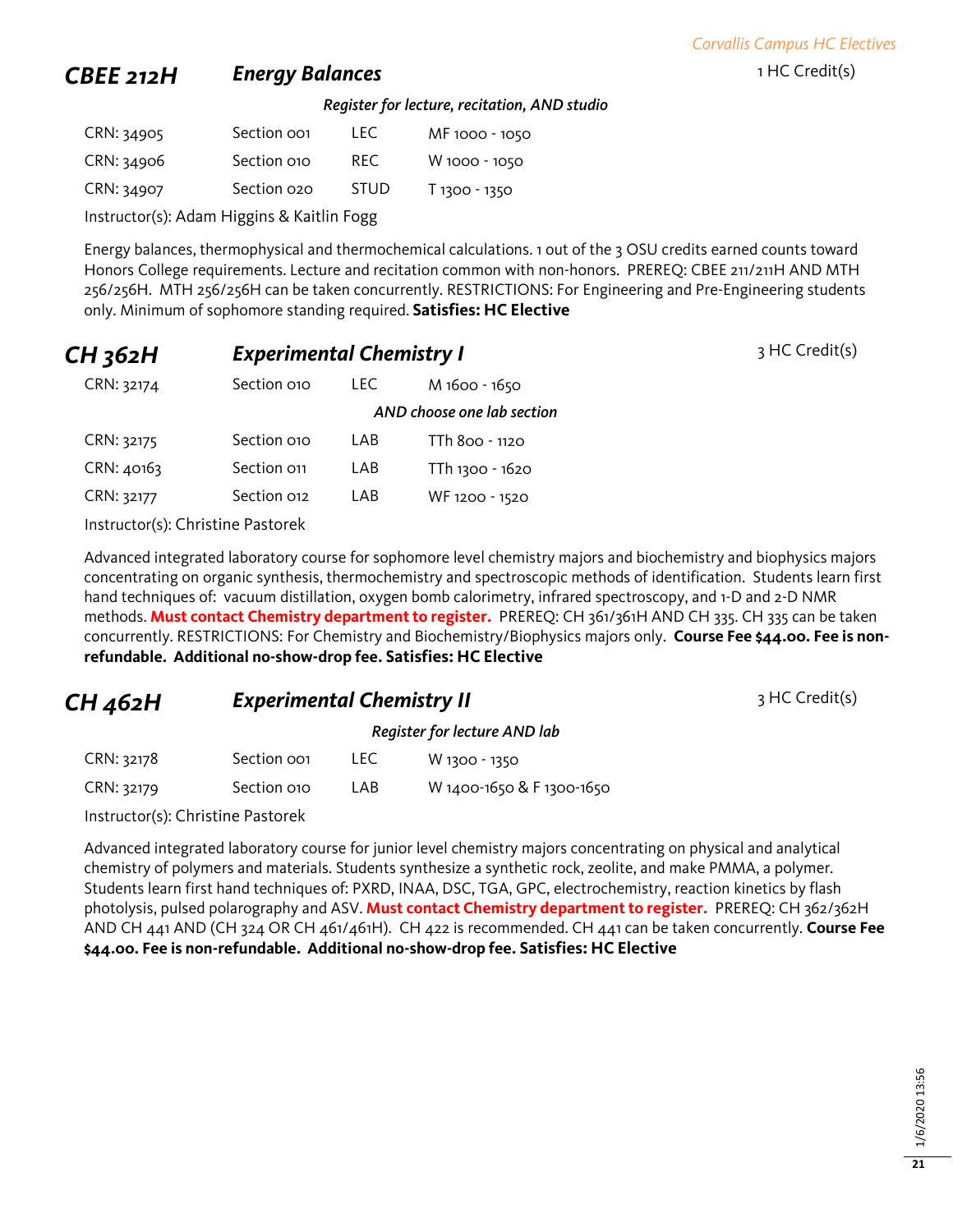### **CHE 332H Transport Phenomena II** 1HC Credit(s)

*Register for lecture AND studio*

| CRN: 35147 | Section oo1 | TEC.        | TTh 1200 - 1250 |
|------------|-------------|-------------|-----------------|
|            |             |             | Group midterms  |
| CRN: 35146 | Section 010 | <b>STUD</b> | MW 1300 - 1350  |

Instructor(s): Skip Rochefort

A unified treatment using control volume and differential analysis of heat transfer, prediction of heat transport properties, and introduction to heat transfer operations. Lecture is common with non-honors courses. 1 out of the 3 OSU credits earned counts toward Honors College requirements. PREREQ: CHE 311 AND CHE 331/331H. RESTRICTIONS: Must be enrolled in the College of Engineering. **Satisfies: HC Elective**

### **CS 325H Analysis of Algorithms Analysis of Algorithms Added 4 HC Credit(s)**

CRN: 36452 Section 001 LEC TTh 1200 - 1320

Instructor(s): Amir Nayyeri

In this class, you will master algorithmic techniques such as dynamic programming and divide-and-conquer and learn how to argue that your algorithms are correct and fast. You will apply this knowledge to tackling problems from the International Collegiate Programming Contest. PREREQ: CS 261 AND (CS 225 OR MTH 231). RESTRICTIONS: Not for Computer Science Double Degree students. **Satisfies: HC Elective**

### **DSGN 244H Color Innovation COLOR 100 AMPLE 244HC Credit(s)**

CRN: 40207 Section 001 LEC MW 1400 - 1550

Instructor(s): Kathryn Burton

The aesthetics, meaning, and perception of color provide the foundational knowledge in this course. RESTRICTIONS: For Pre-Merchandising Management, Pre-Interiors, and Pre-Design & Innovation Management students only. Minimum of sophomore standing required. This course is shared with a section for COB Dean's Academy students. *Honors students should register for section 001.* **Satisfies: HC Elective**

### *H* **100H Introduction to Public Health A Introduction to Public Health 100 AM 4 HC Credit(s)**

CRN: 34908 Section 001 LEC TTh 1000 - 1150 3 required field trips during class meetings

Instructor(s): Viktor Bovbjerg

This survey course covers the basic elements of public health and application of public health action, along with related complex ethical and political issues. Topics range from infectious disease outbreaks and control, to the role of diet and physical activity in chronic disease, to the intersection of emergency services and preparedness with public health. We will focus on experiential and tailored learning: several sessions will be in the field–at work sites, businesses, public health agencies, and natural environments. A major element of the course is a student-directed exploration of a public health topic of interest to each student. Class has 3 required field trips. **Course Fee: \$13. Satisfies: HC Elective**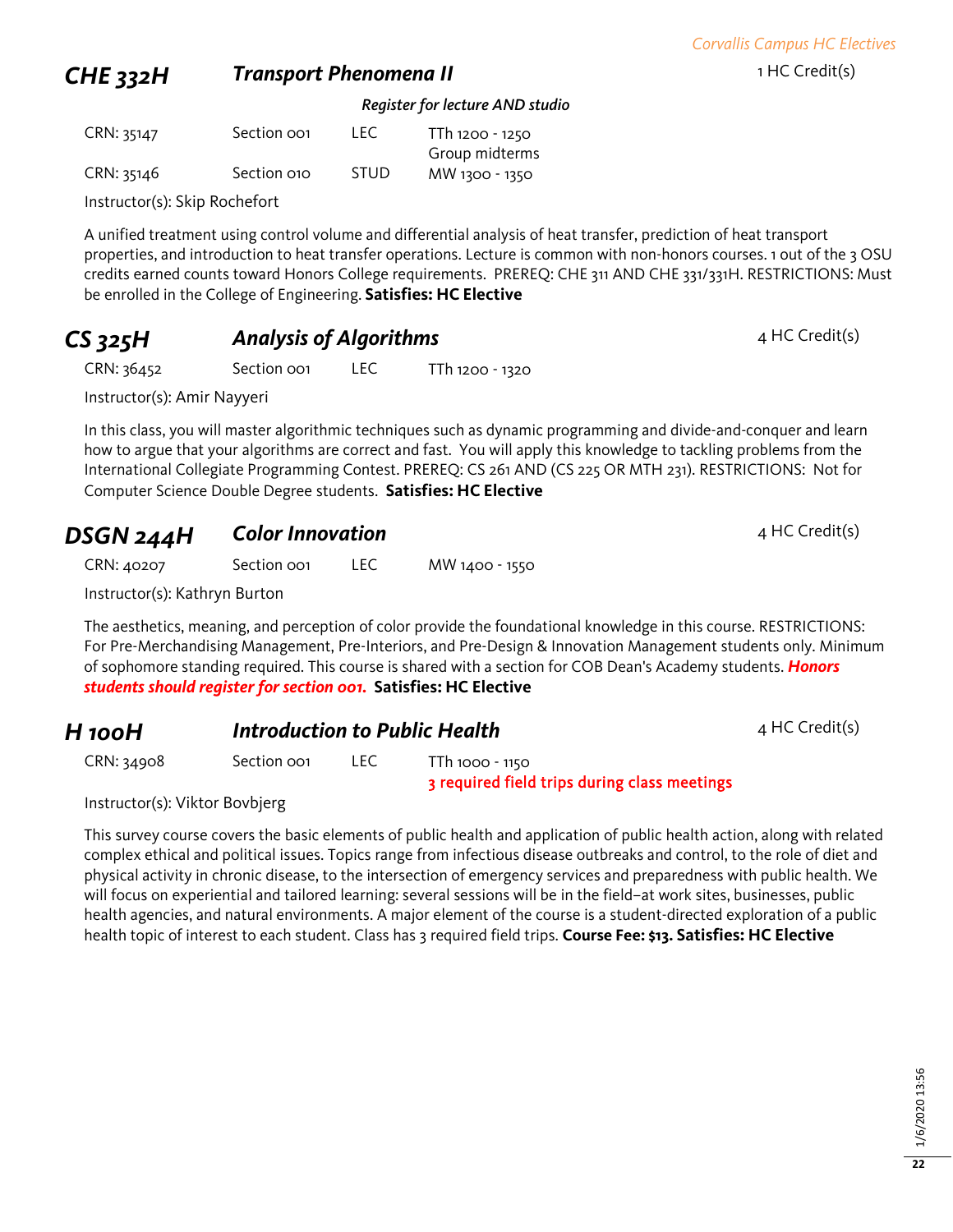## **HC 409 Conversants Conversants 1 HC Credit(s)**

CRN: 31202 Section 005 PRAC

Instructor(s): Leanna Dillon

The INTO OSU Cultural Ambassador Conversant Program provides an opportunity for honors students to earn credit while participating in a mutual cultural exchange. Participating honors students commit to meeting on average one hour per week with their international partner, keep a log of the times and places they met and the topics discussed, and complete a 2 page reflections paper due at the end of the term. Program information including the application process, is available at http://oregonstate.edu/international/cultural-ambassador. Students must meet with an HC advisor to complete a Learning Agreement. Applications must be submitted online no later than the end of week 1. **Graded: P/N. Satisfies: HC Elective**

### **HC 409 Civic Engagement Civic Engagement** 1 HC Credit(s)

CRN: 34600 Section 007 PRAC

Instructor(s): Leanna Dillon

The Center for Civic Engagement provides an opportunity for honors students to earn credit while participating in an ongoing community engagement project within the local community. Participating honors students commit to serving on average 2-3 hours per week within their project site, keep track of their service hours, and complete a 2 page reflection paper due at the end of the term. Additional information, including placement opportunities, is available at: https://sli.oregonstate.edu/cce. Students must meet with an HC advisor to complete a Learning Agreement and a CCE staff member to discuss placement opportunities. Placement must take place prior to the start of the term. **Graded: P/N. Satisfies: HC Elective**

| HC 409     | <b>Professional &amp; Career Development</b> | 1 HC Credit(s) |                          |  |
|------------|----------------------------------------------|----------------|--------------------------|--|
| CRN: 38491 | Section oo8                                  | <b>PRAC</b>    | T 1000 - 1150            |  |
|            |                                              |                | Meets weeks 3 and 7 only |  |

Instructor(s): LeeAnn Baker & Nathan Petitti

This professional and career development course is designed to increase your awareness of skills necessary for a successful life after college. We will work together to create a customized development plan focused on your strengths and weaknesses with an aim to achieve your development goal. We will give you the fundamentals and you will practice these skills with your classmates and the larger community. Part of the course will include attending professional development and career events. This course is for anyone who hopes to have a smooth transition to adulting! Meets weeks 3 & 7 only. **Graded: P/N. Satisfies: HC Elective**

### *ME 312H / NSE 312H* **Thermodynamics** 4 HC Credit(s)

*Register for either the ME 312H section OR the NSE 312H section Manufacturing, Mechanical, or Industrial Engineering majors should register for ME 312H Nuclear Engineering majors should register for NSE 312H*

| ME 312H CRN: 39582              | Section oo1 | LEC. | TTh 1400 - 1550 |
|---------------------------------|-------------|------|-----------------|
| NSE 312H CRN: 39590 Section 001 |             | LEC. | TTh 1400 - 1550 |

Instructor(s): Deborah Pence

Energy destruction, machine and cycle processes, law of corresponding states, non-reactive gas mixtures, reactive mixtures, thermodynamics of compressible fluid flow. PREREQS: MTH 256/256H AND (ME 311/311H or NSE 311/311H or NE 311/311H). RESTRICTIONS: For Manufacturing, Mechanical, or Industrial Engineering majors only. Must be enrolled in the College of Engineering. Minimum of junior standing is required. **Satisfies: HC Elective**

# *Corvallis Campus HC Electives*

**23**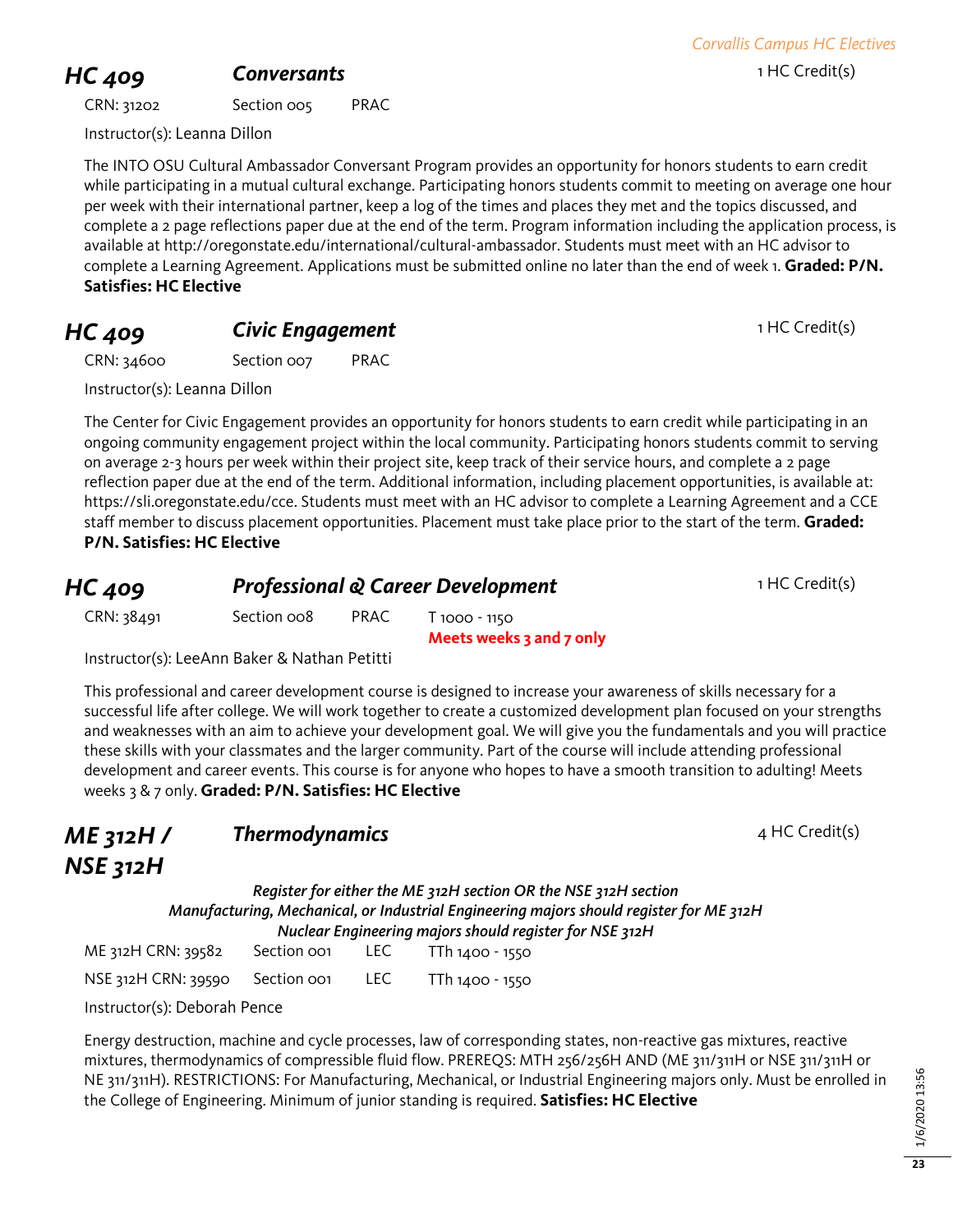*Corvallis Campus HC Electives*

### **ME 317H Intermediate Dynamics** *A* **HC Credit(s)**

CRN: 40752 Section 002 LEC MW 1000 - 1150

Instructor(s): Ross Hatton

Continuation of the study of kinematics and kinetics of particles and rigid bodies, with applications to mechanical systems of current interest to engineers. PREREQS: ENGR 212/212H and MTH 256/256H. RESTRICTIONS: For Manufacturing, Mechanical, or Industrial Engineering majors only. Must be enrolled in the College of Engineering. Minimum of junior standing is required. **Satisfies: HC Elective**

### **ME 373H Mechanical Engineering Methods** 3 HC Credit(s)

CRN: 39583 Section 001 LEC MWF 1200 - 1250

Instructor(s): Sourabh Apte

Basic concepts of numerical methods to solve governing equations encountered in engineering problems will be introduced. This includes introduction to ordinary and partial differential equations and their solution using numerical methods. Emphasis will be placed on numerical methods using Matlab, accuracy, stability, and predictive capability and how these are used in engineering softwares (such as Ansys, OpenFoam etc.) for engineering problems. PREREQS: (ENGR 112 or 112H) and (MTH 256 or 256H) and MTH 341. RESTRICTIONS: For Manufacturing, Mechanical, or Industrial Engineering majors only. Must be enrolled in the College of Engineering. Minimum of junior standing is required. **Satisfies: HC Elective**

## **ME 383H Mechanical Component Design 1 HC Credit(s)**

*Register for lecture AND lab*

| CRN: 36704                  | Section oo1 | LEC. | TTh 830 - 950 |  |  |
|-----------------------------|-------------|------|---------------|--|--|
| CRN: 36705                  | Section 010 | LAB  | W 1000 - 1150 |  |  |
| $\sim$ $\sim$ $\sim$ $\sim$ |             |      |               |  |  |

Instructor(s): Robert Paasch

Failure analysis and design of machine components. 1 out of the 4 OSU credits earned counts toward Honors College requirements. Lecture is shared with non-honors section. PREREQS: ME 316 and ME 250 and ENGR 212/212H and ENGR 213. ME 250 can be taken concurrently. RESTRICTIONS: For Manufacturing, Mechanical, or Industrial Engineering majors only. Must be enrolled in the College of Engineering. Minimum of junior standing is required. **Satisfies: HC Elective**

| ME 452H    | <b>Thermal and Fluids Sciences</b><br>Register for lecture AND lab |      |                | 1 HC Credit(s) |
|------------|--------------------------------------------------------------------|------|----------------|----------------|
|            |                                                                    |      |                |                |
| CRN: 39584 | Section oo1                                                        | LEC. | MW 1100 - 1150 |                |
| CRN: 39585 | Section 010                                                        | LAB  | F 900 - 1150   |                |

Instructor(s): Joshua Gess

Course emphasis is on experiments related to thermodynamics, heat transfer, and fluid mechanics. Proper experimental methods, data and uncertainty analysis related to thermal and fluids measurements are discussed. 1 out of the 4 OSU credits earned counts toward Honors College requirements. Lecture is shared with non-honors section. PREREQS: ME 311/311H and ME 331/331H and ME 332/332H. RESTRICTIONS: For Manufacturing, Mechanical, or Industrial Engineering majors only. Must be enrolled in the College of Engineering. Minimum of junior standing is required. **Satisfies: HC Elective**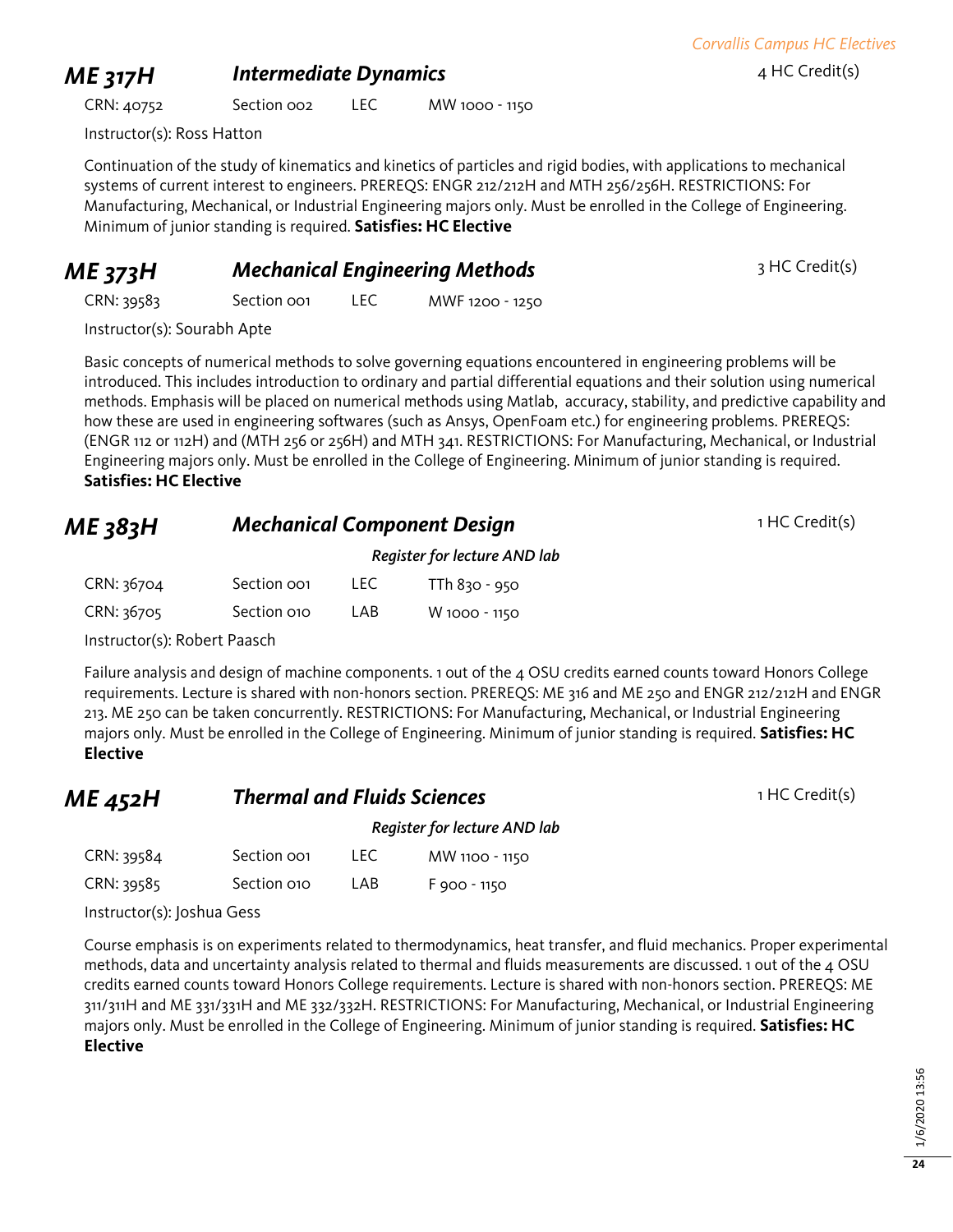*Corvallis Campus HC Electives*

### *MTH 252H Integral Calculus* <sup>4</sup> HC Credit(s)

*Choose ONE section*

| MTH 252H does not have a recitation. That hour is built into the lecture section. |             |       |                 |                |  |
|-----------------------------------------------------------------------------------|-------------|-------|-----------------|----------------|--|
| CRN: 32180                                                                        | Section oo1 | LEC . | MW 1000 - 1150  | Scott Peterson |  |
| CRN: 35286                                                                        | Section oo2 | LEC . | TTh 1400 - 1550 | Scott Peterson |  |
| CRN: 36386                                                                        | Section oos | LEC . | MW 1400 - 1550  | HoeWoon Kim    |  |

The integral is the second big idea in calculus. In the same way that the derivative measures rate of change, the integral measures net change. Applications in physics, engineering and geometry are numerous. PREREQ: MTH 251/251H. **Course Fee \$10. Satisfies: HC Elective**

### **MTH 254H Vector Calculus I Additional Additional AMTH 254HC** Credit(s)

*MTH 254H does not have a recitation. That hour is built into the lecture section.* 

CRN: 33584 Section 001 LEC MW 1000 - 1150

Instructor(s): Dan Rockwell

Vectors and geometry: coordinate systems, scalar product. Real-Valued Functions of Several Variables: partial and directional derivatives, gradient, extreme values. Multiple Integrals: change of coordinates, applications. Vector valued-functions: arc length and curvature of space curves, normal and tangential components of acceleration. PREREQ: MTH 252/252H. **Course Fee \$10. Satisfies: HC Elective**

### **MTH 255H Vector Calculus II Additional Additional AMTH 255H Vector Calculus II**

*MTH 255H does not have a recitation. That hour is built into the lecture section.* 

CRN: 33414 Section 001 LEC MW 800 - 950

Instructor(s): Juha Pohjanpelto

Introduction to vector analysis: line integrals and work, conservative fields, surface integrals and flux, divergence, curl, and the theorems of Gauss and Stokes. Emphasis on geometric intuition, not just computation. Especially suitable for those with an interest in physics and engineering, as well as mathematics. PREREQ: MTH 254/254H. **Course Fee \$10. Satisfies: HC Elective**

### **MTH 256H Applied Differential Equations Additional Additional Additional Additional Additional Additional Additional Additional Additional Additional Additional Additional Additional Additional Additional Additional A**

*Choose ONE section MTH 256H does not have a recitation. That hour is built into the lecture section.*  CRN: 32181 Section 001 LEC MW 1200 - 1350 CRN: 35883 Section 003 LEC MW 1600 - 1750

Instructor(s): Filix Maisch

First order linear and nonlinear equations, and second order and higher order linear equations, Laplace transform, and applications appropriate for science and engineering. PREREQ: MTH 254/254H. **Satisfies: HC Elective**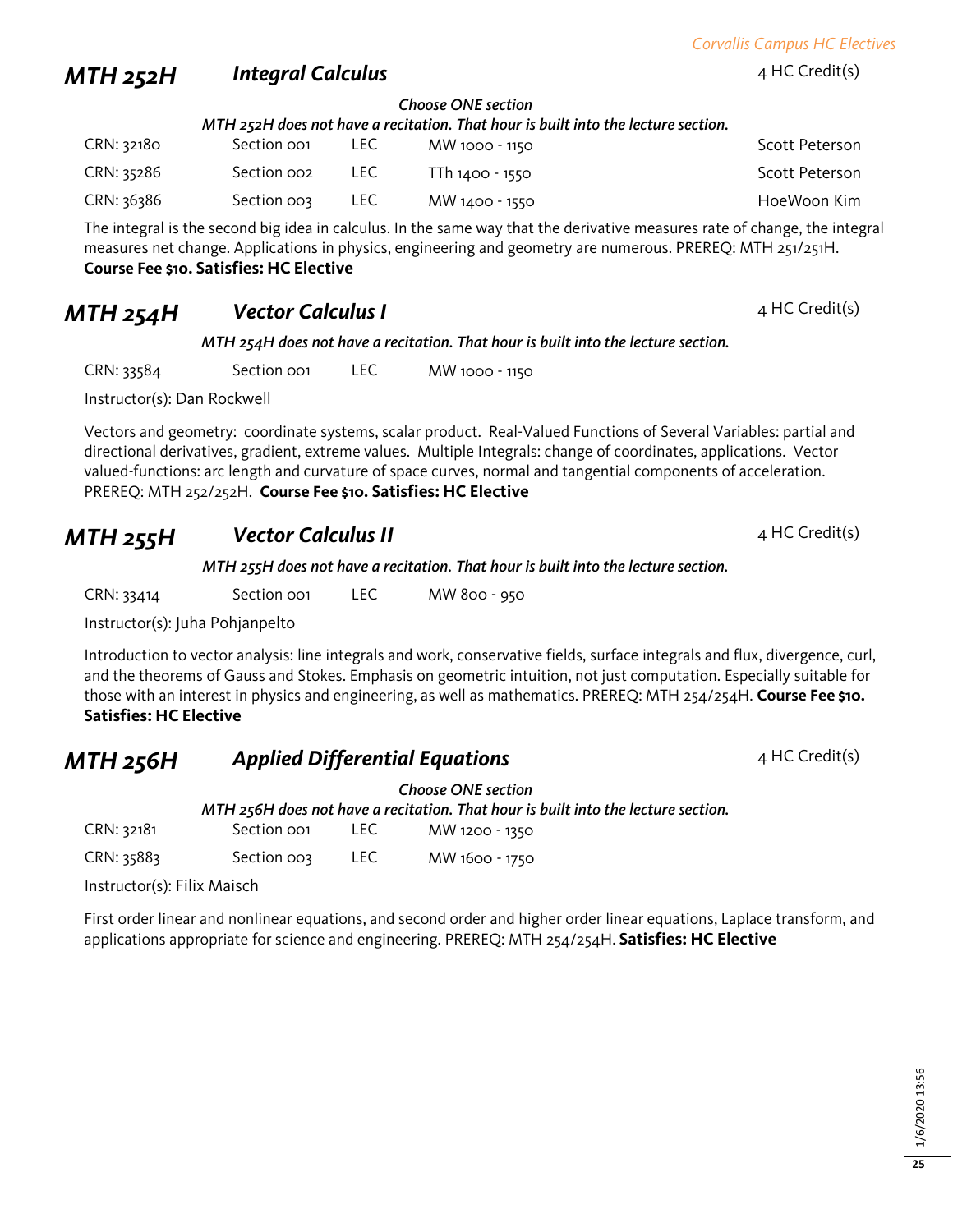### **MTH 264H Introduction to Matrix Algebra 2 HC Credit(s)** 2 HC Credit(s)

*MTH 264H does not have a recitation. That hour is built into the lecture section.*

CRN: 39586 Section 001 LEC MW 1200 - 1350

Meets weeks 1-5 only.

Instructor(s): Dan Rockwell

Introduction to matrix algebra: systematic solution to systems of linear equations; linear transformations; eigenvalue problems. Meets weeks 1-5 only. PREREQS: MTH 252/252H. MTH 254/254H is recommended. **Satisfies: HC Elective**

### **MTH 265H Introduction to Series** 2 HC Credit(s)

*MTH 265H does not have a recitation. That hour is built into the lecture section.*

CRN: 39588 Section 001 LEC MW 1200 - 1350

Meets weeks 6-10 only.

Instructor(s): Dan Rockwell

Convergence and divergence of numerical series, including geometric series. Series of functions. Power series and their analytic properties. Taylor series expansions and Taylor polynomials. Meets weeks 6-10 only. PREREQS: MTH 252/252H. **Satisfies: HC Elective**

### *NSE 312H / ME 312H* **Thermodynamics** 4 HC Credit(s)

### *Register for either the NSE 312H section OR the ME 312H section Manufacturing, Mechanical, or Industrial Engineering majors should register for ME 312H Nuclear Engineering majors should register for NSE 312H*

| NSE 312H CRN: 39590 | Section oo1 LEC             | TTh 1400 - 1550 |
|---------------------|-----------------------------|-----------------|
| ME 312H CRN: 39582  | Section oo <sub>1</sub> LEC | TTh 1400 - 1550 |

Instructor(s): Deborah Pence

Energy destruction, machine and cycle processes, law of corresponding states, non-reactive gas mixtures, reactive mixtures, thermodynamics of compressible fluid flow. PREREQS: MTH 256/256H AND (ME 311/311H or NSE 311/311H or NE 311/311H). RESTRICTIONS: For Nuclear Engineering majors only. **Satisfies: HC Elective**

## **PSY 340H Cognition Cognition Cognition Cognition C**

CRN: 39593 Section 001 LEC TTh 1400 - 1550

Instructor(s): Jason McCarley

We will explore theories and findings from cognitive psychology—the study of the mind—and consider what they tell us about real-world tasks such as driving, studying, making financial decisions, or giving eyewitness testimony. Along the way, we will recreate some classical experiments on attention, memory, and decision making, and read some cuttingedge research on the role of our mental processes in our everyday performance. PREREQS: PSY 201 and PSY 202. RESTRICTIONS: Minimum of sophomore standing required. **Satisfies: HC Elective**

*Corvallis Campus HC Electives*

**26**